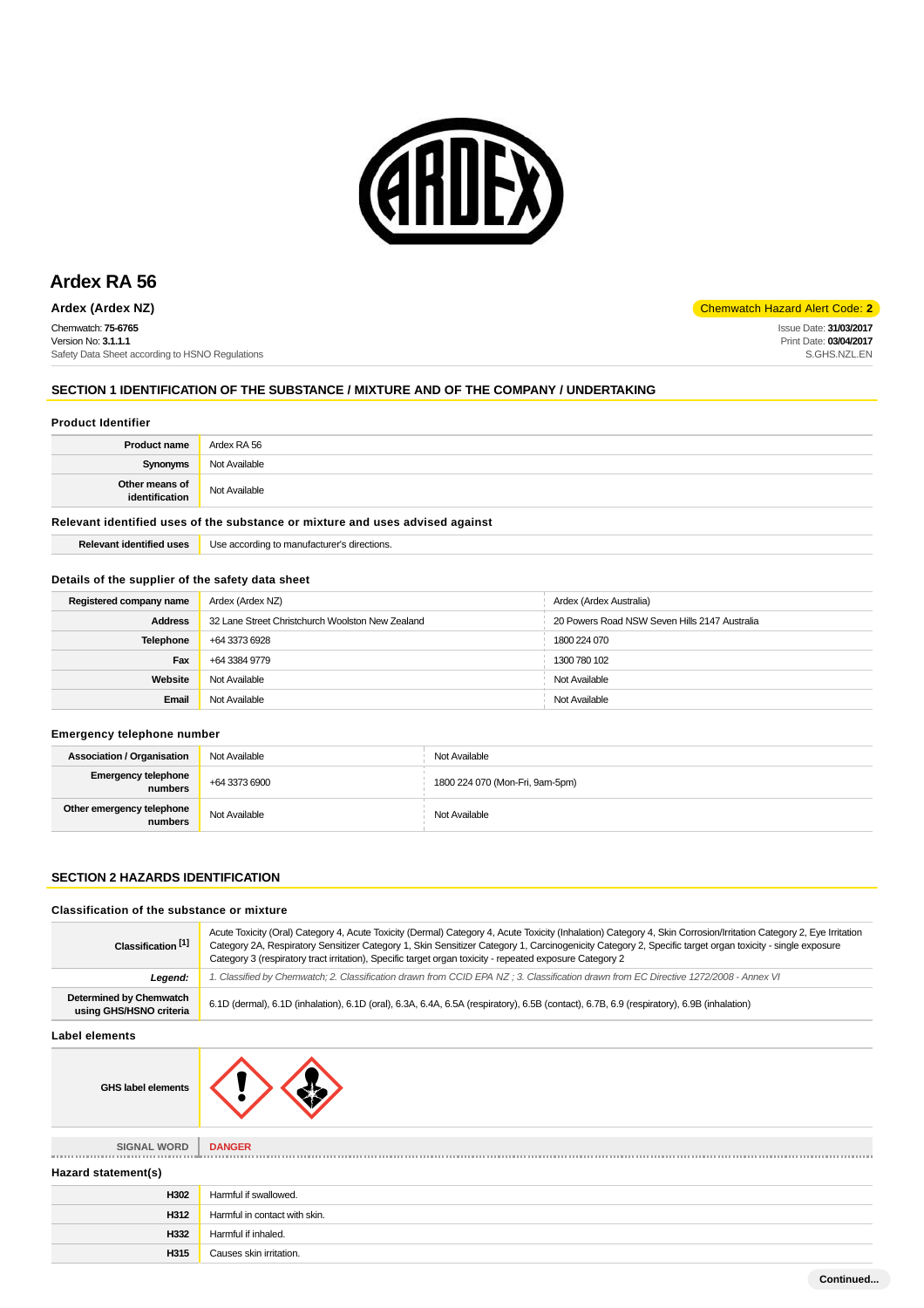| H319                                         | Causes serious eye irritation.                                             |
|----------------------------------------------|----------------------------------------------------------------------------|
| H334                                         | May cause allergy or asthma symptoms or breathing difficulties if inhaled. |
| H317                                         | May cause an allergic skin reaction.                                       |
| H351                                         | Suspected of causing cancer.                                               |
| H335                                         | May cause respiratory irritation.                                          |
| H373                                         | May cause damage to organs through prolonged or repeated exposure.         |
| <b>Precautionary statement(s) Prevention</b> |                                                                            |
| P <sub>201</sub>                             | Obtain special instructions before use.                                    |
| P <sub>260</sub>                             | Do not breathe dust/fume/gas/mist/vapours/spray.                           |

| <b>Precautionary statement(s) Response</b> |  |  |
|--------------------------------------------|--|--|
|--------------------------------------------|--|--|

| P304+P340 | IF INHALED: Remove victim to fresh air and keep at rest in a position comfortable for breathing. |
|-----------|--------------------------------------------------------------------------------------------------|
| P308+P313 | IF exposed or concerned: Get medical advice/attention.                                           |
| P342+P311 | If experiencing respiratory symptoms: Call a POISON CENTER or doctor/physician.                  |
| P362      | Take off contaminated clothing and wash before reuse.                                            |

# **Precautionary statement(s) Storage**

| P405      | Store locked up.                                                 |
|-----------|------------------------------------------------------------------|
| P403+P233 | Store in a well-ventilated place. Keep container tightly closed. |

### **Precautionary statement(s) Disposal**

**P501** Dispose of contents/container in accordance with local regulations.

# **SECTION 3 COMPOSITION / INFORMATION ON INGREDIENTS**

**P271** Use only outdoors or in a well-ventilated area.

**P280** Wear protective gloves/protective clothing/eye protection/face protection.

### **Substances**

See section below for composition of Mixtures

# **Mixtures**

| <b>CAS No</b> | %[weight] | Name                                          |
|---------------|-----------|-----------------------------------------------|
|               |           | Part A Containing:                            |
| 9016-87-9     | <70       | polymeric diphenylmethane diisocyanate        |
|               |           | contains                                      |
| 101-68-8      | 25-35     | 4,4'-diphenylmethane diisocyanate (MDI)       |
| 6846-50-0     | $<$ 35    | 2,2,4-trimethyl-1,3-pentanediol diisobutyrate |
|               |           | Part B Containing:                            |
| 6846-50-0     | 35-50     | 2,2,4-trimethyl-1,3-pentanediol diisobutyrate |
| 9049-71-2     | $30$      | sucrose, propoxylated                         |
| 25791-96-2    | $30$      | polypropylene glycol glyceryl ether           |

# **SECTION 4 FIRST AID MEASURES**

NZ Poisons Centre 0800 POISON (0800 764 766) | NZ Emergency Services: 111

# **Description of first aid measures**

| <b>Eye Contact</b>  | If this product comes in contact with the eyes:<br>• Wash out immediately with fresh running water.<br>Ensure complete irrigation of the eye by keeping eyelids apart and away from eye and moving the eyelids by occasionally lifting the upper and lower lids.<br>► Seek medical attention without delay; if pain persists or recurs seek medical attention.<br>► Removal of contact lenses after an eye injury should only be undertaken by skilled personnel.                                                                                                                                                                                                                                                                                                                                                                        |
|---------------------|------------------------------------------------------------------------------------------------------------------------------------------------------------------------------------------------------------------------------------------------------------------------------------------------------------------------------------------------------------------------------------------------------------------------------------------------------------------------------------------------------------------------------------------------------------------------------------------------------------------------------------------------------------------------------------------------------------------------------------------------------------------------------------------------------------------------------------------|
| <b>Skin Contact</b> | If skin contact occurs:<br>In mediately remove all contaminated clothing, including footwear.<br>Flush skin and hair with running water (and soap if available).<br>$\blacktriangleright$ Seek medical attention in event of irritation.                                                                                                                                                                                                                                                                                                                                                                                                                                                                                                                                                                                                 |
| Inhalation          | If fumes or combustion products are inhaled remove from contaminated area.<br>Lay patient down. Keep warm and rested.<br>► Prostheses such as false teeth, which may block airway, should be removed, where possible, prior to initiating first aid procedures.<br>Apply artificial respiration if not breathing, preferably with a demand valve resuscitator, bag-valve mask device, or pocket mask as trained. Perform CPR if<br>necessary.<br>Transport to hospital, or doctor, without delay.<br>Following uptake by inhalation, move person to an area free from risk of further exposure. Oxygen or artificial respiration should be administered as needed.<br>Asthmatic-type symptoms may develop and may be immediate or delayed up to several hours. Treatment is essentially symptomatic. A physician should be<br>consulted. |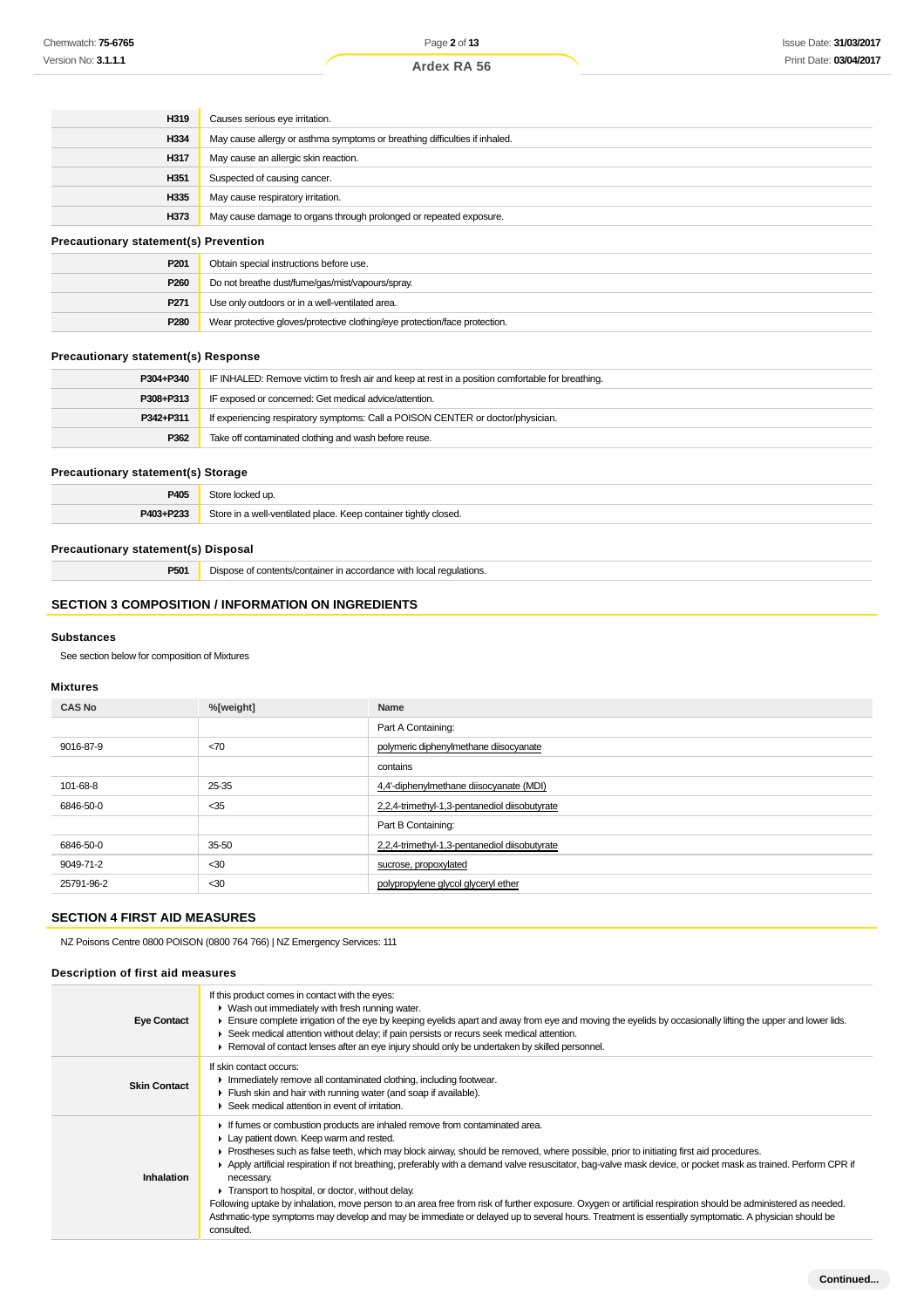|           | F IF SWALLOWED, REFER FOR MEDICAL ATTENTION, WHERE POSSIBLE, WITHOUT DELAY.<br>For advice, contact a Poisons Information Centre or a doctor.<br>• Urgent hospital treatment is likely to be needed.<br>In the mean time, qualified first-aid personnel should treat the patient following observation and employing supportive measures as indicated by the patient's<br>condition.<br>If the services of a medical officer or medical doctor are readily available, the patient should be placed in his/her care and a copy of the SDS should be<br>provided. Further action will be the responsibility of the medical specialist.<br>► If medical attention is not available on the worksite or surroundings send the patient to a hospital together with a copy of the SDS. |
|-----------|--------------------------------------------------------------------------------------------------------------------------------------------------------------------------------------------------------------------------------------------------------------------------------------------------------------------------------------------------------------------------------------------------------------------------------------------------------------------------------------------------------------------------------------------------------------------------------------------------------------------------------------------------------------------------------------------------------------------------------------------------------------------------------|
| Ingestion | Where medical attention is not immediately available or where the patient is more than 15 minutes from a hospital or unless instructed<br>otherwise:<br>INDUCE vomiting with fingers down the back of the throat, ONLY IF CONSCIOUS. Lean patient forward or place on left side (head-down position, if<br>possible) to maintain open airway and prevent aspiration.<br><b>NOTE:</b> Wear a protective glove when inducing vomiting by mechanical means.                                                                                                                                                                                                                                                                                                                       |

### **Indication of any immediate medical attention and special treatment needed**

Treat symptomatically.

- For sub-chronic and chronic exposures to isocyanates:
- This material may be a potent pulmonary sensitiser which causes bronchospasm even in patients without prior airway hyperreactivity.
- Clinical symptoms of exposure involve mucosal irritation of respiratory and gastrointestinal tracts.
- Conjunctival irritation, skin inflammation (erythema, pain vesiculation) and gastrointestinal disturbances occur soon after exposure.
- Pulmonary symptoms include cough, burning, substernal pain and dyspnoea.
- Some cross-sensitivity occurs between different isocyanates.
- ▶ Noncardiogenic pulmonary oedema and bronchospasm are the most serious consequences of exposure. Markedly symptomatic patients should receive oxygen, ventilatory support and an intravenous line.
- Freatment for asthma includes inhaled sympathomimetics (epinephrine [adrenalin], terbutaline) and steroids.
- Activated charcoal (1 g/kg) and a cathartic (sorbitol, magnesium citrate) may be useful for ingestion.
- Mydriatics, systemic analgesics and topical antibiotics (Sulamyd) may be used for corneal abrasions.
- **F** There is no effective therapy for sensitised workers.

#### [Ellenhorn and Barceloux; Medical Toxicology]

**NOTE:** Isocyanates cause airway restriction in naive individuals with the degree of response dependant on the concentration and duration of exposure. They induce smooth muscle contraction which leads to bronchoconstrictive episodes. Acute changes in lung function, such as decreased FEV1, may not represent sensitivity. [Karol & Jin, Frontiers in Molecular Toxicology, pp 56-61, 1992]

Personnel who work with isocyanates, isocyanate prepolymers or polyisocyanates should have a pre-placement medical examination and periodic examinations thereafter, including a pulmonary function test. Anyone with a medical history of chronic respiratory disease, asthmatic or bronchial attacks, indications of allergic responses, recurrent eczema or sensitisation conditions of the skin should not handle or work with isocyanates. Anyone who develops chronic respiratory distress when working with isocyanates should be removed from exposure and examined by a physician. Further exposure must be avoided if a sensitivity to isocyanates or polyisocyanates has developed.

### **SECTION 5 FIREFIGHTING MEASURES**

### **Extinguishing media**

- Small quantities of water in contact with hot liquid may react violently with generation of a large volume of rapidly expanding hot sticky semi-solid foam.
- Presents additional hazard when fire fighting in a confined space.
- Cooling with flooding quantities of water reduces this risk.
- Water spray or fog may cause frothing and should be used in large quantities.
- Alcohol stable foam.
- **Dry chemical powder.**
- BCF (where regulations permit).
- Carbon dioxide.

#### **Special hazards arising from the substrate or mixture**

| <b>Fire Incompatibility</b>    | Avoid contamination with oxidising agents i.e. nitrates, oxidising acids, chlorine bleaches, pool chlorine etc. as ignition may result                                                                                                                                                                                                                                                                                                                                                                                                                                                                                                                                                                                                                                                                                |
|--------------------------------|-----------------------------------------------------------------------------------------------------------------------------------------------------------------------------------------------------------------------------------------------------------------------------------------------------------------------------------------------------------------------------------------------------------------------------------------------------------------------------------------------------------------------------------------------------------------------------------------------------------------------------------------------------------------------------------------------------------------------------------------------------------------------------------------------------------------------|
| <b>Advice for firefighters</b> |                                                                                                                                                                                                                                                                                                                                                                                                                                                                                                                                                                                                                                                                                                                                                                                                                       |
| <b>Fire Fighting</b>           | Alert Fire Brigade and tell them location and nature of hazard.<br>• Wear full body protective clothing with breathing apparatus.<br>• Prevent, by any means available, spillage from entering drains or water course.<br>• Use water delivered as a fine spray to control fire and cool adjacent area.                                                                                                                                                                                                                                                                                                                                                                                                                                                                                                               |
| <b>Fire/Explosion Hazard</b>   | $\triangleright$ Combustible.<br>• Moderate fire hazard when exposed to heat or flame.<br>• When heated to high temperatures decomposes rapidly generating vapour which pressures and may then rupture containers with release of flammable and<br>highly toxic isocyanate vapour.<br>> Burns with acrid black smoke and poisonous fumes.<br>Combustion products include:<br>carbon dioxide (CO2)<br>isocyanates<br>and minor amounts of<br>hydrogen cyanide<br>nitrogen oxides (NOx)<br>other pyrolysis products typical of burning organic material.<br>May emit corrosive fumes.<br>When heated at high temperatures many isocyanates decompose rapidly generating a vapour which pressurises containers, possibly to the point of rupture.<br>Release of toxic and/or flammable isocyanate vapours may then occur |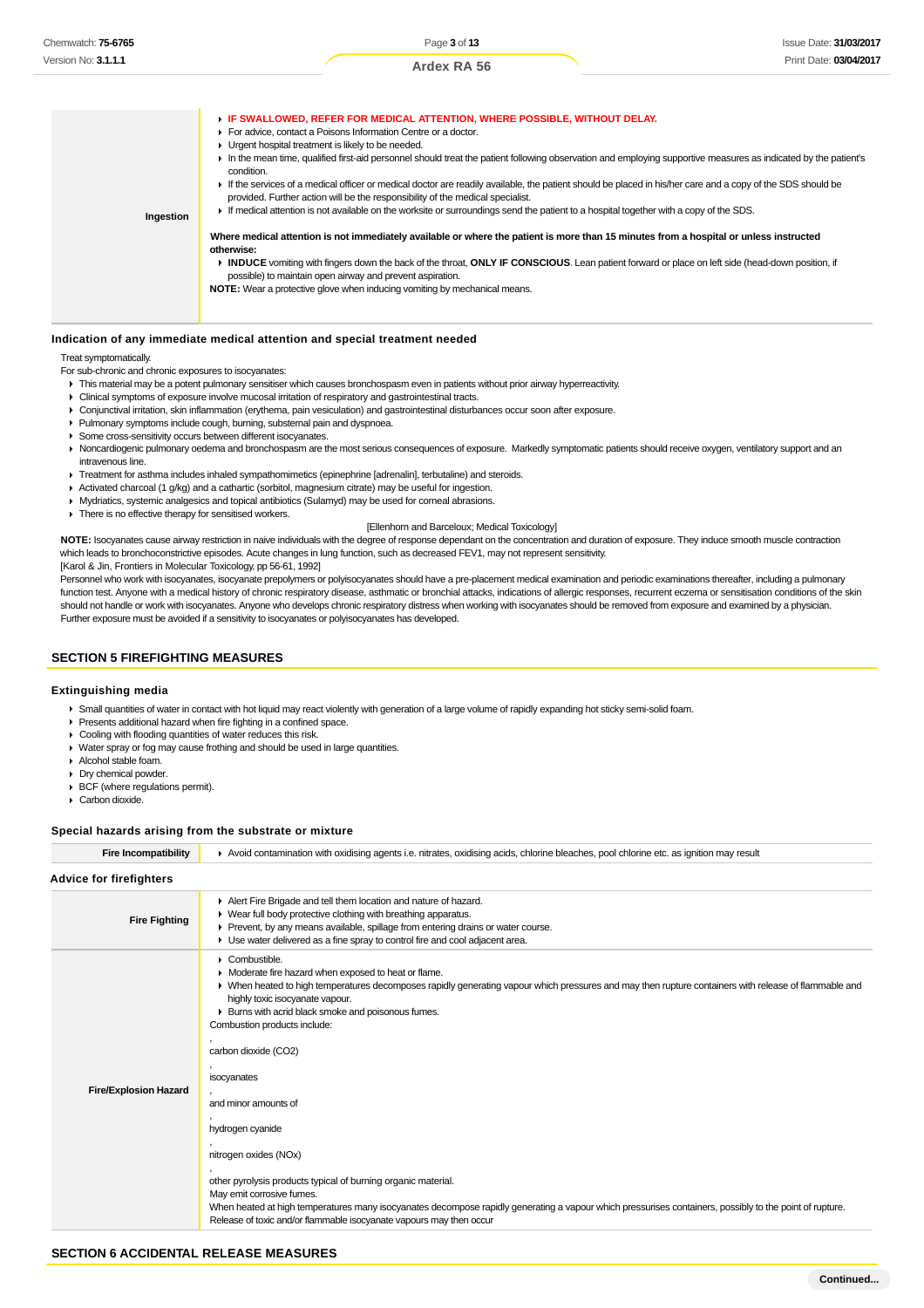**Personal precautions, protective equipment and emergency procedures**

See section 8

# **Environmental precautions**

See section 12

# **Methods and material for containment and cleaning up**

| <b>Minor Spills</b> | Slippery when spilt.<br>Remove all ignition sources.<br>• Clean up all spills immediately.<br>Avoid breathing vapours and contact with skin and eyes.<br>• Control personal contact with the substance, by using protective equipment.                                                                                                                                                                                                                                                                                                                                                                                                                                                                                                                                                                                                                                                                                                                                                                                                                                                                                                                                                                                                                              |
|---------------------|---------------------------------------------------------------------------------------------------------------------------------------------------------------------------------------------------------------------------------------------------------------------------------------------------------------------------------------------------------------------------------------------------------------------------------------------------------------------------------------------------------------------------------------------------------------------------------------------------------------------------------------------------------------------------------------------------------------------------------------------------------------------------------------------------------------------------------------------------------------------------------------------------------------------------------------------------------------------------------------------------------------------------------------------------------------------------------------------------------------------------------------------------------------------------------------------------------------------------------------------------------------------|
| <b>Major Spills</b> | ► Liquid Isocyanates and high isocyanate vapour concentrations will penetrate seals on self contained breathing apparatus - SCBA should be used inside<br>encapsulating suit where this exposure may occur.<br>For isocyanate spills of less than 40 litres (2 m2):<br>Evacuate area from everybody not dealing with the emergency, keep them upwind and prevent further access, remove ignition sources and, if inside building,<br>ventilate area as well as possible.<br>• Notify supervision and others as necessary.<br>• Put on personal protective equipment (suitable respiratory protection, face and eye protection, protective suit, gloves and impermeable boots).<br>Control source of leakage (where applicable).<br>Slippery when spilt.<br>Avoid contamination with water, alkalies and detergent solutions.<br>• Material reacts with water and generates gas, pressurises containers with even drum rupture resulting.<br>DO NOT reseal container if contamination is suspected.<br>• Open all containers with care.<br>DO NOT touch the spill material<br>Moderate hazard<br>• Clear area of personnel and move upwind.<br>Alert Fire Brigade and tell them location and nature of hazard.<br>• Wear breathing apparatus plus protective gloves. |

Personal Protective Equipment advice is contained in Section 8 of the SDS.

# **SECTION 7 HANDLING AND STORAGE**

# **Precautions for safe handling**

| Safe handling     | DO NOT allow clothing wet with material to stay in contact with skin<br>Avoid all personal contact, including inhalation.<br>• Wear protective clothing when risk of exposure occurs.<br>$\blacktriangleright$ Use in a well-ventilated area.<br>▶ Prevent concentration in hollows and sumps.                                                                                                                                                                                                                                                                                                                                                                                      |
|-------------------|-------------------------------------------------------------------------------------------------------------------------------------------------------------------------------------------------------------------------------------------------------------------------------------------------------------------------------------------------------------------------------------------------------------------------------------------------------------------------------------------------------------------------------------------------------------------------------------------------------------------------------------------------------------------------------------|
| Other information | Consider storage under inert gas.<br>for commercial quantities of isocyanates:<br>In Isocyanates should be stored in adequately bunded areas. Nothing else should be kept within the same bunding. Pre-polymers need not be segregated.<br>Drums of isocyanates should be stored under cover, out of direct sunlight, protected from rain, protected from physical damage and well away from moisture,<br>acids and alkalis.<br>Rotate all stock to prevent ageing. Use on FIFO (First In-First Out) basis<br>Store in original containers.<br>▶ Keep containers securely sealed.<br>▶ No smoking, naked lights or ignition sources.<br>Store in a cool, dry, well-ventilated area. |

# **Conditions for safe storage, including any incompatibilities**

| Suitable container      | $\triangleright$ Metal can or drum<br>• Packaging as recommended by manufacturer.<br>• Check all containers are clearly labelled and free from leaks.                                                                                                                                                                                                                                                                                                                                                                                                                                                                                                                                                                                                                                                                                                                                                                                                                                                                                                                                                                                                                                                                                                                                                                                                                                                                                                                                                                                                                                                                                                                                                                                                                                                                                                                                                                                                               |
|-------------------------|---------------------------------------------------------------------------------------------------------------------------------------------------------------------------------------------------------------------------------------------------------------------------------------------------------------------------------------------------------------------------------------------------------------------------------------------------------------------------------------------------------------------------------------------------------------------------------------------------------------------------------------------------------------------------------------------------------------------------------------------------------------------------------------------------------------------------------------------------------------------------------------------------------------------------------------------------------------------------------------------------------------------------------------------------------------------------------------------------------------------------------------------------------------------------------------------------------------------------------------------------------------------------------------------------------------------------------------------------------------------------------------------------------------------------------------------------------------------------------------------------------------------------------------------------------------------------------------------------------------------------------------------------------------------------------------------------------------------------------------------------------------------------------------------------------------------------------------------------------------------------------------------------------------------------------------------------------------------|
| Storage incompatibility | Avoid cross contamination between the two liquid parts of product (kit).<br>If two part products are mixed or allowed to mix in proportions other than manufacturer's recommendation, polymerisation with gelation and evolution of heat<br>(exotherm) may occur.<br>This excess heat may generate toxic vapour<br>Esters react with acids to liberate heat along with alcohols and acids.<br>► Strong oxidising acids may cause a vigorous reaction with esters that is sufficiently exothermic to ignite the reaction products.<br>Heat is also generated by the interaction of esters with caustic solutions.<br>Flammable hydrogen is generated by mixing esters with alkali metals and hydrides.<br>Avoid reaction with water, alcohols and detergent solutions.<br>► Isocyanates and thioisocyanates are incompatible with many classes of compounds, reacting exothermically to release toxic gases. Reactions with amines,<br>strong bases, aldehydes, alcohols, alkali metals, ketones, mercaptans, strong oxidisers, hydrides, phenols, and peroxides can cause vigorous releases of<br>heat. Acids and bases initiate polymerisation reactions in these materials.<br>A range of exothermic decomposition energies for isocyanates is given as 20-30 kJ/mol.<br>• The relationship between energy of decomposition and processing hazards has been the subject of discussion; it is suggested that values of energy<br>released per unit of mass, rather than on a molar basis (J/g) be used in the assessment.<br>For example, in "open vessel processes" (with man-hole size openings, in an industrial setting), substances with exothermic decomposition energies below<br>500 J/g are unlikely to present a danger, whilst those in "closed vessel processes" (opening is a safety valve or bursting disk) present some danger where<br>the decomposition energy exceeds 150 J/g.<br>BRETHERICK: Handbook of Reactive Chemical Hazards, 4th Edition |

# **SECTION 8 EXPOSURE CONTROLS / PERSONAL PROTECTION**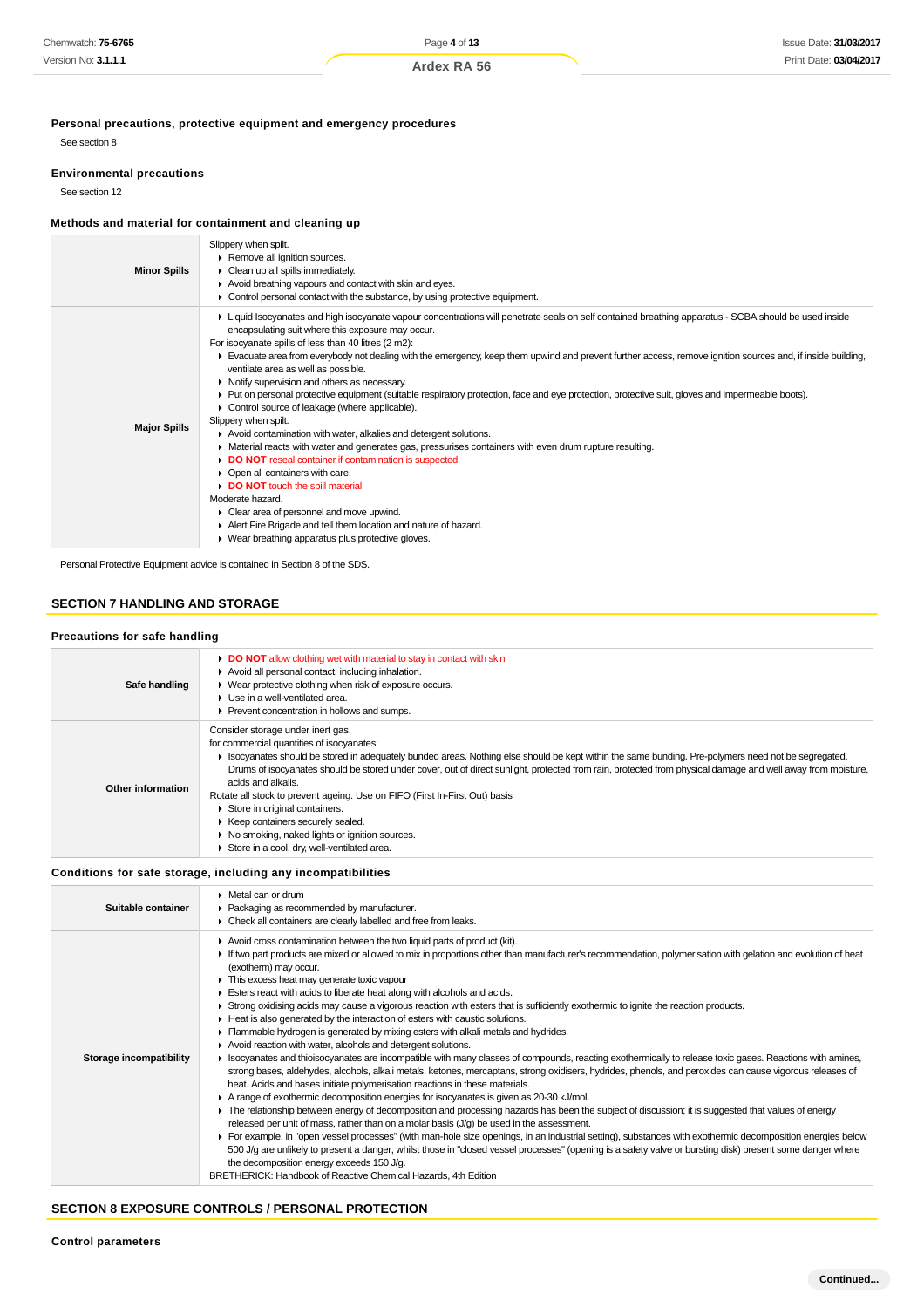# **OCCUPATIONAL EXPOSURE LIMITS (OEL)**

# **INGREDIENT DATA**

| INGREDIENT DAIA                                          |                                                                          |                                                                               |               |               |                     |                                                                                                                                                      |                |               |  |
|----------------------------------------------------------|--------------------------------------------------------------------------|-------------------------------------------------------------------------------|---------------|---------------|---------------------|------------------------------------------------------------------------------------------------------------------------------------------------------|----------------|---------------|--|
| Source                                                   | Ingredient<br><b>Material name</b><br><b>TWA</b><br><b>STEL</b><br>Peak  |                                                                               |               |               | <b>Notes</b>        |                                                                                                                                                      |                |               |  |
| New Zealand Workplace<br>Exposure Standards (WES)        | polymeric diphenylmethane<br>diisocyanate                                | Isocyanates, all,<br>$(as -NCO)$                                              | 0.02<br>mg/m3 | 0.07<br>mg/m3 | Not<br>Available    | (sen) - Sensitiser; Note: These values apply to all<br>isocyanates, including prepolymers, present in the<br>workplace air as vapours, mist or dust. |                |               |  |
| New Zealand Workplace<br><b>Exposure Standards (WES)</b> | 4,4'-diphenylmethane<br>diisocyanate (MDI)                               | Isocyanates, all,<br>(as -NCO)                                                | 0.02<br>mg/m3 | 0.07<br>mg/m3 | Not<br>Available    | (sen) - Sensitiser; Note: These values apply to all<br>isocyanates, including prepolymers, present in the<br>workplace air as vapours, mist or dust. |                |               |  |
| <b>EMERGENCY LIMITS</b>                                  |                                                                          |                                                                               |               |               |                     |                                                                                                                                                      |                |               |  |
| Ingredient                                               | <b>Material name</b>                                                     |                                                                               |               |               |                     | TEEL-1                                                                                                                                               | TEEL-2         | TEEL-3        |  |
| polymeric diphenylmethane<br>diisocyanate                |                                                                          | Polymethylene polyphenyl isocyanate; (Polymeric diphenylmethane diisocyanate) |               |               |                     | $0.15$ mg/m $3$                                                                                                                                      | $3.6$ mg/m $3$ | 22 mg/m3      |  |
| 4,4'-diphenylmethane<br>diisocyanate (MDI)               | Methylene diphenyl diisocyanate; (Diphenylmethane diisocyanate; MDI)     |                                                                               |               |               |                     | $0.45$ mg/m $3$                                                                                                                                      | Not Available  | Not Available |  |
| 4,4'-diphenylmethane<br>diisocyanate (MDI)               | Methylenebis(isocyanato-benzene), 1,1'-; (Diphenyl methane diisocyanate) |                                                                               |               |               |                     | 29 mg/m3                                                                                                                                             | 40 mg/m3       | 240 mg/m3     |  |
| Ingredient                                               | <b>Original IDLH</b>                                                     |                                                                               |               |               | <b>Revised IDLH</b> |                                                                                                                                                      |                |               |  |
| polymeric diphenylmethane<br>diisocyanate                | Not Available                                                            |                                                                               |               |               | Not Available       |                                                                                                                                                      |                |               |  |
| 4,4'-diphenylmethane<br>diisocyanate (MDI)               | 100 mg/m3                                                                |                                                                               |               |               |                     | 75 mg/m3                                                                                                                                             |                |               |  |
| 2,2,4-trimethyl-1,3-pentanediol<br>diisobutyrate         | Not Available                                                            |                                                                               |               |               | Not Available       |                                                                                                                                                      |                |               |  |
| 2,2,4-trimethyl-1,3-pentanediol<br>diisobutyrate         | Not Available                                                            |                                                                               |               |               | Not Available       |                                                                                                                                                      |                |               |  |
| sucrose, propoxylated                                    | Not Available                                                            |                                                                               |               | Not Available |                     |                                                                                                                                                      |                |               |  |
| polypropylene glycol glyceryl<br>ether                   | Not Available                                                            |                                                                               |               | Not Available |                     |                                                                                                                                                      |                |               |  |
| <b>Exposure controls</b>                                 |                                                                          |                                                                               |               |               |                     |                                                                                                                                                      |                |               |  |

| Appropriate engineering<br>controls | All processes in which isocyanates are used should be enclosed wherever possible.<br>• Total enclosure, accompanied by good general ventilation, should be used to keep atmospheric concentrations below the relevant exposure standards.<br>If total enclosure of the process is not feasible, local exhaust ventilation may be necessary. Local exhaust ventilation is essential where lower molecular<br>weight isocyanates (such as TDI or HDI) is used or where isocyanate or polyurethane is sprayed.<br>Engineering controls are used to remove a hazard or place a barrier between the worker and the hazard. Well-designed engineering controls can be highly<br>effective in protecting workers and will typically be independent of worker interactions to provide this high level of protection.<br>The basic types of engineering controls are:<br>Process controls which involve changing the way a job activity or process is done to reduce the risk.<br>Enclosure and/or isolation of emission source which keeps a selected hazard "physically" away from the worker and ventilation that strategically "adds" and<br>"removes" air in the work environment.                                                                                                                                                                                                                                                                                                                                                                                                        |
|-------------------------------------|---------------------------------------------------------------------------------------------------------------------------------------------------------------------------------------------------------------------------------------------------------------------------------------------------------------------------------------------------------------------------------------------------------------------------------------------------------------------------------------------------------------------------------------------------------------------------------------------------------------------------------------------------------------------------------------------------------------------------------------------------------------------------------------------------------------------------------------------------------------------------------------------------------------------------------------------------------------------------------------------------------------------------------------------------------------------------------------------------------------------------------------------------------------------------------------------------------------------------------------------------------------------------------------------------------------------------------------------------------------------------------------------------------------------------------------------------------------------------------------------------------------------------------------------------------------------------------------|
| <b>Personal protection</b>          |                                                                                                                                                                                                                                                                                                                                                                                                                                                                                                                                                                                                                                                                                                                                                                                                                                                                                                                                                                                                                                                                                                                                                                                                                                                                                                                                                                                                                                                                                                                                                                                       |
| Eye and face protection             | Safety glasses with side shields.<br>Chemical goggles.<br>• Contact lenses may pose a special hazard; soft contact lenses may absorb and concentrate irritants. A written policy document, describing the wearing of<br>lenses or restrictions on use, should be created for each workplace or task.                                                                                                                                                                                                                                                                                                                                                                                                                                                                                                                                                                                                                                                                                                                                                                                                                                                                                                                                                                                                                                                                                                                                                                                                                                                                                  |
| <b>Skin protection</b>              | See Hand protection below                                                                                                                                                                                                                                                                                                                                                                                                                                                                                                                                                                                                                                                                                                                                                                                                                                                                                                                                                                                                                                                                                                                                                                                                                                                                                                                                                                                                                                                                                                                                                             |
| Hands/feet protection               | <b>NOTE:</b><br>The material may produce skin sensitisation in predisposed individuals. Care must be taken, when removing gloves and other protective equipment, to avoid<br>all possible skin contact.<br>• Contaminated leather items, such as shoes, belts and watch-bands should be removed and destroyed.<br>The selection of suitable gloves does not only depend on the material, but also on further marks of quality which vary from manufacturer to manufacturer. Where<br>the chemical is a preparation of several substances, the resistance of the glove material can not be calculated in advance and has therefore to be checked prior<br>to the application.<br>The exact break through time for substances has to be obtained from the manufacturer of the protective gloves and has to be observed when making a final<br>choice.<br>Personal hygiene is a key element of effective hand care.<br>Do NOT wear natural rubber (latex gloves).<br>In Isocyanate resistant materials include Teflon, Viton, nitrile rubber and some PVA gloves.<br>▶ Protective gloves and overalls should be worn as specified in the appropriate national standard.<br>• Contaminated garments should be removed promptly and should not be re-used until they have been decontaminated.<br>• NOTE: Natural rubber, neoprene, PVC can be affected by isocyanates<br>DO NOT use skin cream unless necessary and then use only minimum amount.<br>Socyanate vapour may be absorbed into skin cream and this increases hazard.<br>• Polyethylene gloves<br>Avoid contact with moisture. |
| <b>Body protection</b>              | See Other protection below                                                                                                                                                                                                                                                                                                                                                                                                                                                                                                                                                                                                                                                                                                                                                                                                                                                                                                                                                                                                                                                                                                                                                                                                                                                                                                                                                                                                                                                                                                                                                            |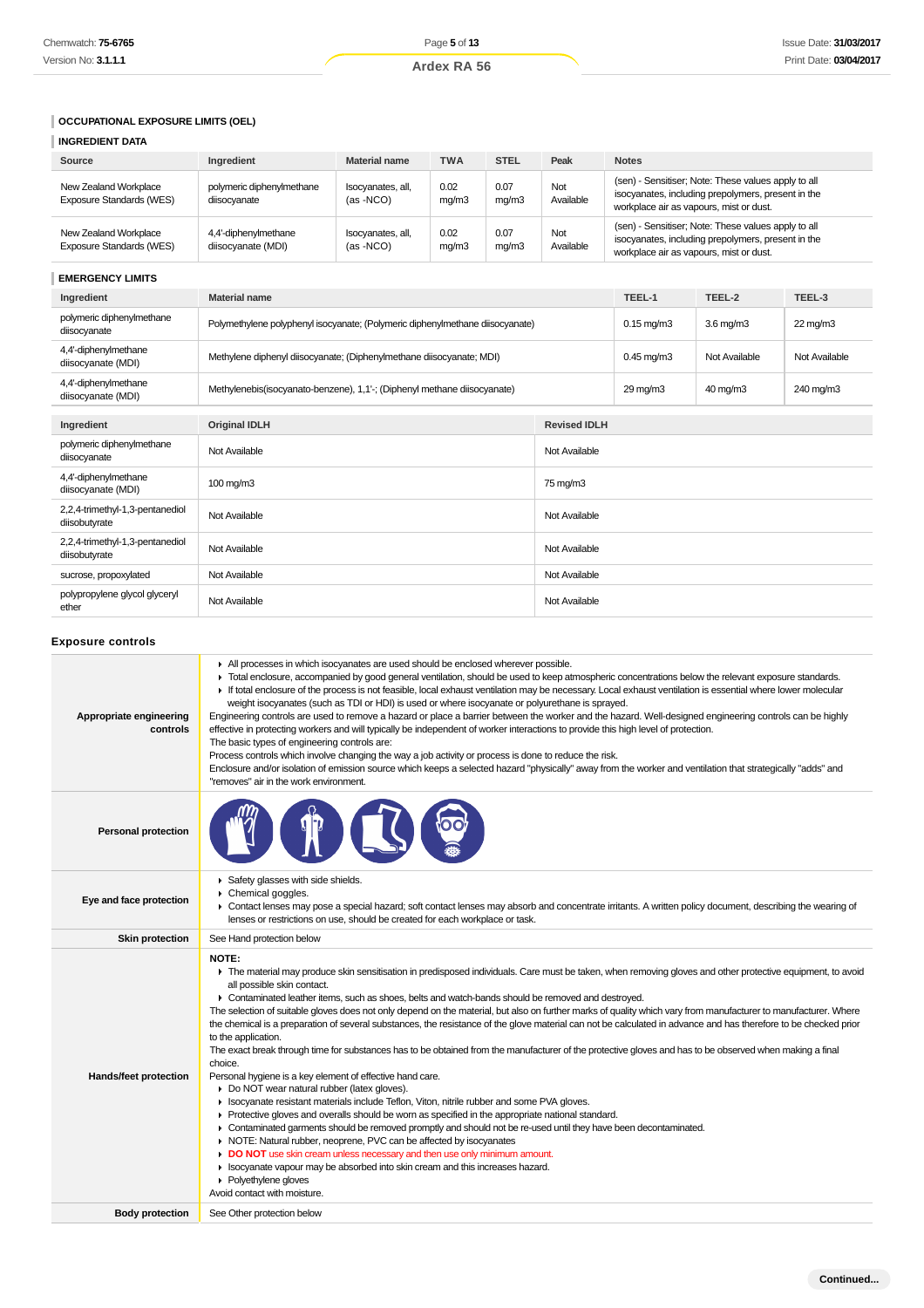| Other protection       | All employees working with isocyanates must be informed of the hazards from exposure to the contaminant and the precautions necessary to prevent damage to<br>their health. They should be made aware of the need to carry out their work so that as little contamination as possible is produced, and of the importance of the<br>proper use of all safeguards against exposure to themselves and their fellow workers. Adequate training, both in the proper execution of the task and in the use<br>of all associated engineering controls, as well as of any personal protective equipment, is essential.<br>Employees exposed to contamination hazards should be educated in the need for, and proper use of, facilities, clothing and equipment and thereby maintain a<br>high standard of personal cleanliness.<br>$\triangleright$ Overalls.<br>▶ P.V.C. apron.<br>Barrier cream. |
|------------------------|-------------------------------------------------------------------------------------------------------------------------------------------------------------------------------------------------------------------------------------------------------------------------------------------------------------------------------------------------------------------------------------------------------------------------------------------------------------------------------------------------------------------------------------------------------------------------------------------------------------------------------------------------------------------------------------------------------------------------------------------------------------------------------------------------------------------------------------------------------------------------------------------|
| <b>Thermal hazards</b> | Not Available                                                                                                                                                                                                                                                                                                                                                                                                                                                                                                                                                                                                                                                                                                                                                                                                                                                                             |
|                        |                                                                                                                                                                                                                                                                                                                                                                                                                                                                                                                                                                                                                                                                                                                                                                                                                                                                                           |

### **Recommended material(s)**

**GLOVE SELECTION INDEX**

Glove selection is based on a modified presentation of the:

 **"Forsberg Clothing Performance Index".**

 The effect(s) of the following substance(s) are taken into account in the **computergenerated** selection: Ardex RA 56

| <b>Material</b> |              |
|-----------------|--------------|
| PE/EVAL/PE      | $\mathsf{m}$ |
|                 |              |

\* CPI - Chemwatch Performance Index

A: Best Selection

B: Satisfactory; may degrade after 4 hours continuous immersion

C: Poor to Dangerous Choice for other than short term immersion

**NOTE**: As a series of factors will influence the actual performance of the glove, a final selection must be based on detailed observation. -

\* Where the glove is to be used on a short term, casual or infrequent basis, factors such as "feel" or convenience (e.g. disposability), may dictate a choice of gloves which might otherwise be unsuitable following long-term or frequent use. A qualified practitioner should be consulted.

### **Respiratory protection**

Type A-P Filter of sufficient capacity. (AS/NZS 1716 & 1715, EN 143:2000 & 149:2001, ANSI Z88 or national equivalent)

Where the concentration of gas/particulates in the breathing zone, approaches or exceeds the "Exposure Standard" (or ES), respiratory protection is required.

Degree of protection varies with both face-piece and Class of filter; the nature of protection varies with Type of filter.

| <b>Required Minimum</b><br><b>Protection Factor</b> | <b>Half-Face</b><br>Respirator | <b>Full-Face</b><br>Respirator    | <b>Powered Air</b><br>Respirator       |
|-----------------------------------------------------|--------------------------------|-----------------------------------|----------------------------------------|
| up to $10 \times ES$                                | A-AUS P2                       |                                   | A-PAPR-AUS /<br>Class 1 P <sub>2</sub> |
| up to $50 \times ES$                                | -                              | A-AUS / Class 1<br>P <sub>2</sub> |                                        |
| up to $100 \times ES$                               | -                              | A-2 P <sub>2</sub>                | A-PAPR-2 P2 $\land$                    |

### ^ - Full-face

A(All classes) = Organic vapours, B AUS or B1 = Acid gasses, B2 = Acid gas or hydrogen cyanide(HCN), B3 = Acid gas or hydrogen cyanide(HCN), E = Sulfur dioxide(SO2), G = Agricultural chemicals,  $K =$  Ammonia(NH3), Hg = Mercury, NO = Oxides of nitrogen, MB = Methyl bromide, AX = Low boiling point organic compounds(below 65 degC)

Cartridge respirators should never be used for emergency ingress or in areas of unknown vapour concentrations or oxygen content. The wearer must be warned to leave the contaminated area immediately on detecting any odours through the respirator. The odour may indicate that the mask is not functioning properly, that the vapour concentration is too high, or that the mask is not properly fitted. Because of these limitations, only restricted use of cartridge respirators is considered appropriate.

For spraying or operations which might generate aerosols:

Full face respirator with supplied air.

- In certain circumstances, personal protection of the individual employee is necessary. Personal protective devices should be regarded as being supplementary to substitution and engineering control and should not be used in preference to them as they do nothing to eliminate the hazard.
- However, in some situations, minimising exposure to isocyanates by enclosure and ventilation is not possible, and occupational exposure standards may be exceeded, particularly during on-site mixing of paints, spray-painting, foaming and maintenance of machine and ventilation systems. In these situations, air-line respirators or self-contained breathing apparatus complying with the appropriate nationals standard must be used.
- Organic vapour respirators with particulate pre- filters and powered, air-purifying respirators are NOT suitable.
- **Personal protective equipment must be appropriately selected, individually fitted and workers** trained in their correct use and maintenance. Personal protective equipment must be regularly checked and maintained to ensure that the worker is being protected.
- $\blacktriangleright$  Air- line respirators or self-contained breathing apparatus complying with the appropriate national standard should be used during the clean-up of spills and the repair or clean-up of contaminated equipment and similar situations which cause emergency exposures to hazardous atmospheric concentrations of isocyanate.

## **SECTION 9 PHYSICAL AND CHEMICAL PROPERTIES**

### **Information on basic physical and chemical properties**

| Appearance                                      | Part A: Dark brown to black liquid with slight musty odour; reacts slowly with water to liberate CO2 gas. Part B: Light grey liquid with slight odour; does not mix<br>with water. |                                                   |                |  |
|-------------------------------------------------|------------------------------------------------------------------------------------------------------------------------------------------------------------------------------------|---------------------------------------------------|----------------|--|
|                                                 |                                                                                                                                                                                    |                                                   |                |  |
| <b>Physical state</b>                           | Liquid                                                                                                                                                                             | Relative density (Water = 1)                      | 1.24           |  |
| Odour                                           | Not Available                                                                                                                                                                      | <b>Partition coefficient</b><br>n-octanol / water | Not Available  |  |
| <b>Odour threshold</b>                          | Not Available                                                                                                                                                                      | Auto-ignition temperature<br>$(^{\circ}C)$        | Not Available  |  |
| pH (as supplied)                                | Not Applicable                                                                                                                                                                     | Decomposition<br>temperature                      | Not Available  |  |
| Melting point / freezing<br>point (°C)          | <0 (freezing point)                                                                                                                                                                | <b>Viscosity (cSt)</b>                            | Not Available  |  |
| Initial boiling point and<br>boiling range (°C) | 208                                                                                                                                                                                | Molecular weight (g/mol)                          | Not Applicable |  |
| Flash point (°C)                                | 129-199 (PMCC)                                                                                                                                                                     | <b>Taste</b>                                      | Not Available  |  |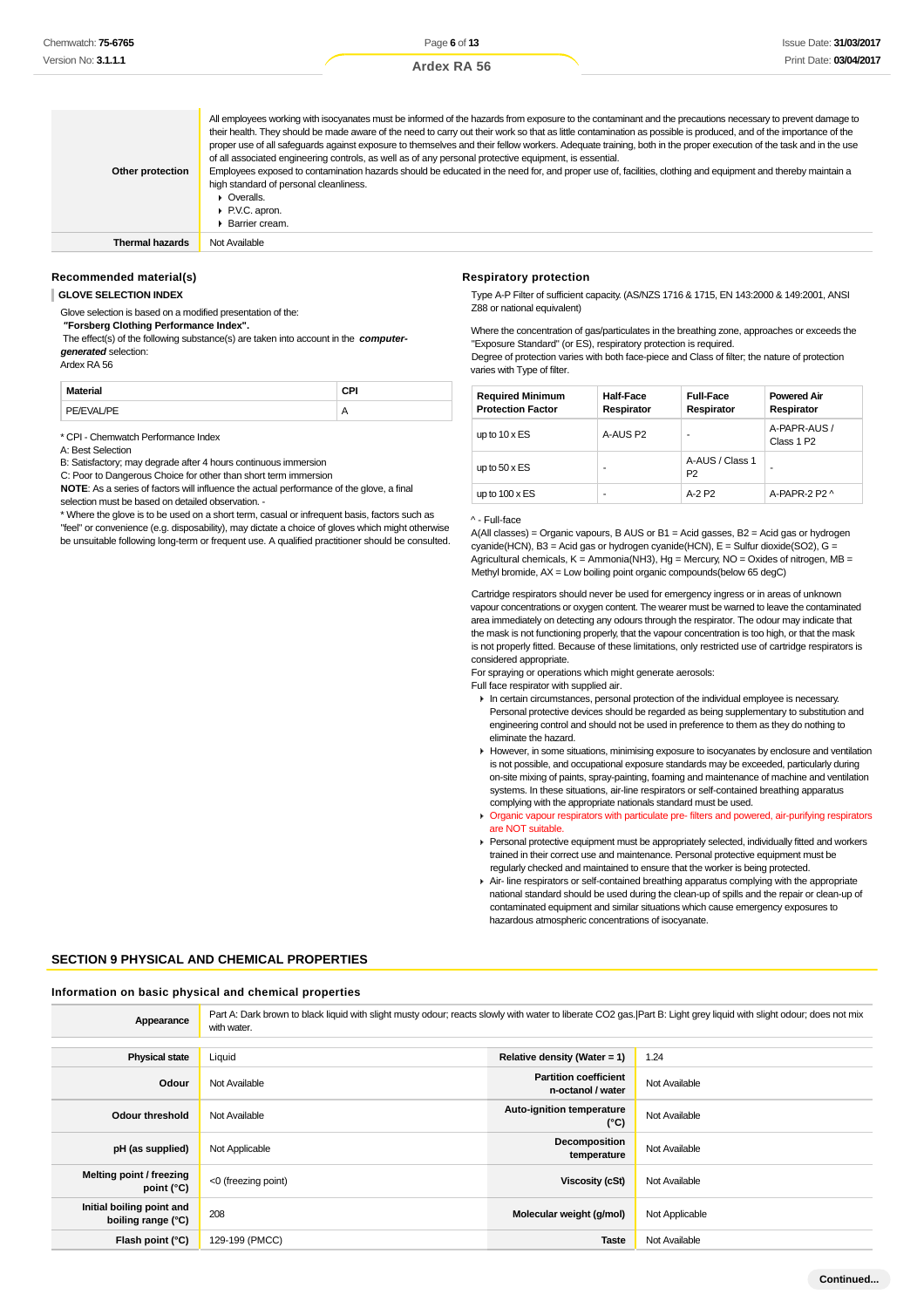| <b>Evaporation rate</b>    | Not Available  | <b>Explosive properties</b>        | Not Available  |
|----------------------------|----------------|------------------------------------|----------------|
| Flammability               | Not Applicable | <b>Oxidising properties</b>        | Not Available  |
| Upper Explosive Limit (%)  | Not Available  | Surface Tension (dyn/cm or<br>mN/m | Not Available  |
| Lower Explosive Limit (%)  | Not Available  | <b>Volatile Component (%vol)</b>   | Not Available  |
| Vapour pressure (kPa)      | Not Available  | Gas group                          | Not Available  |
| Solubility in water (g/L)  | Reacts         | pH as a solution (1%)              | Not Applicable |
| Vapour density $(Air = 1)$ | 8.5 (MDI)      | VOC g/L                            | Not Available  |

# **SECTION 10 STABILITY AND REACTIVITY**

| Reactivity                            | See section 7                                                                                                                                                            |
|---------------------------------------|--------------------------------------------------------------------------------------------------------------------------------------------------------------------------|
| <b>Chemical stability</b>             | • Unstable in the presence of incompatible materials.<br>Product is considered stable.<br>Hazardous polymerisation will not occur.<br>Presence of elevated temperatures. |
| Possibility of hazardous<br>reactions | See section 7                                                                                                                                                            |
| <b>Conditions to avoid</b>            | See section 7                                                                                                                                                            |
| Incompatible materials                | See section 7                                                                                                                                                            |
| Hazardous decomposition<br>products   | See section 5                                                                                                                                                            |

# **SECTION 11 TOXICOLOGICAL INFORMATION**

# **Information on toxicological effects**

| Chemwatch: <b>75-6765</b>                   |                                                                                                                                                                                                                                                                                                                                                                                                                                                                                                                                                                                                                                                                                                                                                                                                                                                                                                                                                                                                                                                                                                                                                                                                                                                                                                                                                                                                                                                                                                                                                                                                                                                                                                                                                                                    | Page 7 of 13 |                                                                                                                                                                                                                                                                | <b>Issue Date: 31/03/201</b>                                                                                                                                                                                                                                                                                                                                                                                                                                                                                                                                                                                                                                                                                                                                                                                     |  |  |
|---------------------------------------------|------------------------------------------------------------------------------------------------------------------------------------------------------------------------------------------------------------------------------------------------------------------------------------------------------------------------------------------------------------------------------------------------------------------------------------------------------------------------------------------------------------------------------------------------------------------------------------------------------------------------------------------------------------------------------------------------------------------------------------------------------------------------------------------------------------------------------------------------------------------------------------------------------------------------------------------------------------------------------------------------------------------------------------------------------------------------------------------------------------------------------------------------------------------------------------------------------------------------------------------------------------------------------------------------------------------------------------------------------------------------------------------------------------------------------------------------------------------------------------------------------------------------------------------------------------------------------------------------------------------------------------------------------------------------------------------------------------------------------------------------------------------------------------|--------------|----------------------------------------------------------------------------------------------------------------------------------------------------------------------------------------------------------------------------------------------------------------|------------------------------------------------------------------------------------------------------------------------------------------------------------------------------------------------------------------------------------------------------------------------------------------------------------------------------------------------------------------------------------------------------------------------------------------------------------------------------------------------------------------------------------------------------------------------------------------------------------------------------------------------------------------------------------------------------------------------------------------------------------------------------------------------------------------|--|--|
| Version No: <b>3.1.1.1</b>                  |                                                                                                                                                                                                                                                                                                                                                                                                                                                                                                                                                                                                                                                                                                                                                                                                                                                                                                                                                                                                                                                                                                                                                                                                                                                                                                                                                                                                                                                                                                                                                                                                                                                                                                                                                                                    | Ardex RA 56  |                                                                                                                                                                                                                                                                | Print Date: 03/04/201                                                                                                                                                                                                                                                                                                                                                                                                                                                                                                                                                                                                                                                                                                                                                                                            |  |  |
|                                             |                                                                                                                                                                                                                                                                                                                                                                                                                                                                                                                                                                                                                                                                                                                                                                                                                                                                                                                                                                                                                                                                                                                                                                                                                                                                                                                                                                                                                                                                                                                                                                                                                                                                                                                                                                                    |              |                                                                                                                                                                                                                                                                |                                                                                                                                                                                                                                                                                                                                                                                                                                                                                                                                                                                                                                                                                                                                                                                                                  |  |  |
|                                             |                                                                                                                                                                                                                                                                                                                                                                                                                                                                                                                                                                                                                                                                                                                                                                                                                                                                                                                                                                                                                                                                                                                                                                                                                                                                                                                                                                                                                                                                                                                                                                                                                                                                                                                                                                                    |              |                                                                                                                                                                                                                                                                |                                                                                                                                                                                                                                                                                                                                                                                                                                                                                                                                                                                                                                                                                                                                                                                                                  |  |  |
| <b>Evaporation rate</b>                     | Not Available                                                                                                                                                                                                                                                                                                                                                                                                                                                                                                                                                                                                                                                                                                                                                                                                                                                                                                                                                                                                                                                                                                                                                                                                                                                                                                                                                                                                                                                                                                                                                                                                                                                                                                                                                                      |              | <b>Explosive properties</b>                                                                                                                                                                                                                                    | Not Available                                                                                                                                                                                                                                                                                                                                                                                                                                                                                                                                                                                                                                                                                                                                                                                                    |  |  |
| <b>Flammability</b>                         | Not Applicable                                                                                                                                                                                                                                                                                                                                                                                                                                                                                                                                                                                                                                                                                                                                                                                                                                                                                                                                                                                                                                                                                                                                                                                                                                                                                                                                                                                                                                                                                                                                                                                                                                                                                                                                                                     |              | <b>Oxidising properties</b>                                                                                                                                                                                                                                    | Not Available                                                                                                                                                                                                                                                                                                                                                                                                                                                                                                                                                                                                                                                                                                                                                                                                    |  |  |
| Upper Explosive Limit (%)                   | Not Available                                                                                                                                                                                                                                                                                                                                                                                                                                                                                                                                                                                                                                                                                                                                                                                                                                                                                                                                                                                                                                                                                                                                                                                                                                                                                                                                                                                                                                                                                                                                                                                                                                                                                                                                                                      |              | Surface Tension (dyn/cm or<br>mN/m                                                                                                                                                                                                                             | Not Available                                                                                                                                                                                                                                                                                                                                                                                                                                                                                                                                                                                                                                                                                                                                                                                                    |  |  |
| Lower Explosive Limit (%)                   | Not Available                                                                                                                                                                                                                                                                                                                                                                                                                                                                                                                                                                                                                                                                                                                                                                                                                                                                                                                                                                                                                                                                                                                                                                                                                                                                                                                                                                                                                                                                                                                                                                                                                                                                                                                                                                      |              | <b>Volatile Component (%vol)</b>                                                                                                                                                                                                                               | Not Available                                                                                                                                                                                                                                                                                                                                                                                                                                                                                                                                                                                                                                                                                                                                                                                                    |  |  |
| Vapour pressure (kPa)                       | Not Available                                                                                                                                                                                                                                                                                                                                                                                                                                                                                                                                                                                                                                                                                                                                                                                                                                                                                                                                                                                                                                                                                                                                                                                                                                                                                                                                                                                                                                                                                                                                                                                                                                                                                                                                                                      |              | Gas group                                                                                                                                                                                                                                                      | Not Available                                                                                                                                                                                                                                                                                                                                                                                                                                                                                                                                                                                                                                                                                                                                                                                                    |  |  |
| Solubility in water (g/L)                   | Reacts                                                                                                                                                                                                                                                                                                                                                                                                                                                                                                                                                                                                                                                                                                                                                                                                                                                                                                                                                                                                                                                                                                                                                                                                                                                                                                                                                                                                                                                                                                                                                                                                                                                                                                                                                                             |              | pH as a solution (1%)                                                                                                                                                                                                                                          | Not Applicable                                                                                                                                                                                                                                                                                                                                                                                                                                                                                                                                                                                                                                                                                                                                                                                                   |  |  |
| Vapour density (Air = 1)                    | 8.5 (MDI)                                                                                                                                                                                                                                                                                                                                                                                                                                                                                                                                                                                                                                                                                                                                                                                                                                                                                                                                                                                                                                                                                                                                                                                                                                                                                                                                                                                                                                                                                                                                                                                                                                                                                                                                                                          |              | VOC g/L                                                                                                                                                                                                                                                        | Not Available                                                                                                                                                                                                                                                                                                                                                                                                                                                                                                                                                                                                                                                                                                                                                                                                    |  |  |
| <b>SECTION 10 STABILITY AND REACTIVITY</b>  |                                                                                                                                                                                                                                                                                                                                                                                                                                                                                                                                                                                                                                                                                                                                                                                                                                                                                                                                                                                                                                                                                                                                                                                                                                                                                                                                                                                                                                                                                                                                                                                                                                                                                                                                                                                    |              |                                                                                                                                                                                                                                                                |                                                                                                                                                                                                                                                                                                                                                                                                                                                                                                                                                                                                                                                                                                                                                                                                                  |  |  |
| <b>Reactivity</b>                           | See section 7                                                                                                                                                                                                                                                                                                                                                                                                                                                                                                                                                                                                                                                                                                                                                                                                                                                                                                                                                                                                                                                                                                                                                                                                                                                                                                                                                                                                                                                                                                                                                                                                                                                                                                                                                                      |              |                                                                                                                                                                                                                                                                |                                                                                                                                                                                                                                                                                                                                                                                                                                                                                                                                                                                                                                                                                                                                                                                                                  |  |  |
| <b>Chemical stability</b>                   | • Unstable in the presence of incompatible materials.<br>Product is considered stable.<br>Hazardous polymerisation will not occur.<br>Presence of elevated temperatures.                                                                                                                                                                                                                                                                                                                                                                                                                                                                                                                                                                                                                                                                                                                                                                                                                                                                                                                                                                                                                                                                                                                                                                                                                                                                                                                                                                                                                                                                                                                                                                                                           |              |                                                                                                                                                                                                                                                                |                                                                                                                                                                                                                                                                                                                                                                                                                                                                                                                                                                                                                                                                                                                                                                                                                  |  |  |
| Possibility of hazardous<br>reactions       | See section 7                                                                                                                                                                                                                                                                                                                                                                                                                                                                                                                                                                                                                                                                                                                                                                                                                                                                                                                                                                                                                                                                                                                                                                                                                                                                                                                                                                                                                                                                                                                                                                                                                                                                                                                                                                      |              |                                                                                                                                                                                                                                                                |                                                                                                                                                                                                                                                                                                                                                                                                                                                                                                                                                                                                                                                                                                                                                                                                                  |  |  |
| <b>Conditions to avoid</b>                  | See section 7                                                                                                                                                                                                                                                                                                                                                                                                                                                                                                                                                                                                                                                                                                                                                                                                                                                                                                                                                                                                                                                                                                                                                                                                                                                                                                                                                                                                                                                                                                                                                                                                                                                                                                                                                                      |              |                                                                                                                                                                                                                                                                |                                                                                                                                                                                                                                                                                                                                                                                                                                                                                                                                                                                                                                                                                                                                                                                                                  |  |  |
| Incompatible materials                      | See section 7                                                                                                                                                                                                                                                                                                                                                                                                                                                                                                                                                                                                                                                                                                                                                                                                                                                                                                                                                                                                                                                                                                                                                                                                                                                                                                                                                                                                                                                                                                                                                                                                                                                                                                                                                                      |              |                                                                                                                                                                                                                                                                |                                                                                                                                                                                                                                                                                                                                                                                                                                                                                                                                                                                                                                                                                                                                                                                                                  |  |  |
| <b>Hazardous decomposition</b><br>products  | See section 5                                                                                                                                                                                                                                                                                                                                                                                                                                                                                                                                                                                                                                                                                                                                                                                                                                                                                                                                                                                                                                                                                                                                                                                                                                                                                                                                                                                                                                                                                                                                                                                                                                                                                                                                                                      |              |                                                                                                                                                                                                                                                                |                                                                                                                                                                                                                                                                                                                                                                                                                                                                                                                                                                                                                                                                                                                                                                                                                  |  |  |
| <b>SECTION 11 TOXICOLOGICAL INFORMATION</b> |                                                                                                                                                                                                                                                                                                                                                                                                                                                                                                                                                                                                                                                                                                                                                                                                                                                                                                                                                                                                                                                                                                                                                                                                                                                                                                                                                                                                                                                                                                                                                                                                                                                                                                                                                                                    |              |                                                                                                                                                                                                                                                                |                                                                                                                                                                                                                                                                                                                                                                                                                                                                                                                                                                                                                                                                                                                                                                                                                  |  |  |
| Information on toxicological effects        |                                                                                                                                                                                                                                                                                                                                                                                                                                                                                                                                                                                                                                                                                                                                                                                                                                                                                                                                                                                                                                                                                                                                                                                                                                                                                                                                                                                                                                                                                                                                                                                                                                                                                                                                                                                    |              |                                                                                                                                                                                                                                                                |                                                                                                                                                                                                                                                                                                                                                                                                                                                                                                                                                                                                                                                                                                                                                                                                                  |  |  |
| Inhaled                                     | and vertigo.<br>Inhalation hazard is increased at higher temperatures.                                                                                                                                                                                                                                                                                                                                                                                                                                                                                                                                                                                                                                                                                                                                                                                                                                                                                                                                                                                                                                                                                                                                                                                                                                                                                                                                                                                                                                                                                                                                                                                                                                                                                                             |              | Inhalation of aerosols (mists, fumes), generated by the material during the course of normal handling, may be harmful.<br>The material can cause respiratory irritation in some persons. The body's response to such irritation can cause further lung damage. | Inhalation of vapours may cause drowsiness and dizziness. This may be accompanied by sleepiness, reduced alertness, loss of reflexes, lack of co-ordination,<br>The vapour/mist may be highly irritating to the upper respiratory tract and lungs; the response may be severe enough to produce bronchitis and pulmonary<br>oedema. Possible neurological symptoms arising from isocyanate exposure include headache, insomnia, euphoria, ataxia, anxiety neurosis, depression and<br>paranoia. Gastrointestinal disturbances are characterised by nausea and vomiting. Pulmonary sensitisation may produce asthmatic reactions ranging from<br>minor breathing difficulties to severe allergic attacks; this may occur following a single acute exposure or may develop without warning for several hours after |  |  |
| Ingestion                                   | exposure.<br>damage to the health of the individual.                                                                                                                                                                                                                                                                                                                                                                                                                                                                                                                                                                                                                                                                                                                                                                                                                                                                                                                                                                                                                                                                                                                                                                                                                                                                                                                                                                                                                                                                                                                                                                                                                                                                                                                               |              |                                                                                                                                                                                                                                                                | Accidental ingestion of the material may be harmful; animal experiments indicate that ingestion of less than 150 gram may be fatal or may produce serious                                                                                                                                                                                                                                                                                                                                                                                                                                                                                                                                                                                                                                                        |  |  |
| <b>Skin Contact</b>                         | Skin contact with the material may be harmful; systemic effects may result following absorption.<br>The material may cause mild but significant inflammation of the skin either following direct contact or after a delay of some time. Repeated exposure can cause<br>contact dermatitis which is characterised by redness, swelling and blistering.<br>Repeated exposure may cause skin cracking, flaking or drying following normal handling and use.<br>Open cuts, abraded or irritated skin should not be exposed to this material<br>Entry into the blood-stream, through, for example, cuts, abrasions or lesions, may produce systemic injury with harmful effects. Examine the skin prior to the use<br>of the material and ensure that any external damage is suitably protected.                                                                                                                                                                                                                                                                                                                                                                                                                                                                                                                                                                                                                                                                                                                                                                                                                                                                                                                                                                                        |              |                                                                                                                                                                                                                                                                |                                                                                                                                                                                                                                                                                                                                                                                                                                                                                                                                                                                                                                                                                                                                                                                                                  |  |  |
| Eye                                         | with redness; conjunctivitis may occur with prolonged exposure.                                                                                                                                                                                                                                                                                                                                                                                                                                                                                                                                                                                                                                                                                                                                                                                                                                                                                                                                                                                                                                                                                                                                                                                                                                                                                                                                                                                                                                                                                                                                                                                                                                                                                                                    |              |                                                                                                                                                                                                                                                                | This material may produce eye irritation in some persons and produce eye damage 24 hours or more after instillation. Moderate inflammation may be expected                                                                                                                                                                                                                                                                                                                                                                                                                                                                                                                                                                                                                                                       |  |  |
| Chronic                                     | There has been concern that this material can cause cancer or mutations, but there is not enough data to make an assessment.<br>Inhaling this product is more likely to cause a sensitisation reaction in some persons compared to the general population.<br>Skin contact with the material is more likely to cause a sensitisation reaction in some persons compared to the general population.<br>Harmful: danger of serious damage to health by prolonged exposure through inhalation.<br>This material can cause serious damage if one is exposed to it for long periods. It can be assumed that it contains a substance which can produce severe<br>defects.<br>Prolonged or repeated skin contact may cause drying with cracking, irritation and possible dermatitis following.<br>Substance accumulation, in the human body, may occur and may cause some concern following repeated or long-term occupational exposure.<br>Persons with a history of asthma or other respiratory problems or are known to be sensitised, should not be engaged in any work involving the handling of<br>isocyanates. [CCTRADE-Bayer, APMF]<br>This product contains a polymer with a functional group considered to be of high concern. Isocyanates can cause sensitisation of the airways.<br>Isocyanate vapours are irritating to the airways and can cause their inflammation, with wheezing, gasping, severe distress, even loss of consciousness and<br>fluid in the lungs. Nervous system symptoms that may occur include headache, sleep disturbance, euphoria, inco-ordination, anxiety, depression and paranoia.<br>Respiratory sensitisation may result in allergic/asthma like responses; from coughing and minor breathing difficulties to bronchitis with wheezing, gasping. |              |                                                                                                                                                                                                                                                                |                                                                                                                                                                                                                                                                                                                                                                                                                                                                                                                                                                                                                                                                                                                                                                                                                  |  |  |
|                                             | <b>TOXICITY</b>                                                                                                                                                                                                                                                                                                                                                                                                                                                                                                                                                                                                                                                                                                                                                                                                                                                                                                                                                                                                                                                                                                                                                                                                                                                                                                                                                                                                                                                                                                                                                                                                                                                                                                                                                                    |              | <b>IRRITATION</b>                                                                                                                                                                                                                                              |                                                                                                                                                                                                                                                                                                                                                                                                                                                                                                                                                                                                                                                                                                                                                                                                                  |  |  |
| Ardex RA 56                                 | Not Available                                                                                                                                                                                                                                                                                                                                                                                                                                                                                                                                                                                                                                                                                                                                                                                                                                                                                                                                                                                                                                                                                                                                                                                                                                                                                                                                                                                                                                                                                                                                                                                                                                                                                                                                                                      |              | Not Available                                                                                                                                                                                                                                                  |                                                                                                                                                                                                                                                                                                                                                                                                                                                                                                                                                                                                                                                                                                                                                                                                                  |  |  |
|                                             | <b>TOXICITY</b>                                                                                                                                                                                                                                                                                                                                                                                                                                                                                                                                                                                                                                                                                                                                                                                                                                                                                                                                                                                                                                                                                                                                                                                                                                                                                                                                                                                                                                                                                                                                                                                                                                                                                                                                                                    |              | <b>IRRITATION</b>                                                                                                                                                                                                                                              |                                                                                                                                                                                                                                                                                                                                                                                                                                                                                                                                                                                                                                                                                                                                                                                                                  |  |  |
|                                             | Dermal (rabbit) LD50: >9400 mg/kg <sup>[2]</sup>                                                                                                                                                                                                                                                                                                                                                                                                                                                                                                                                                                                                                                                                                                                                                                                                                                                                                                                                                                                                                                                                                                                                                                                                                                                                                                                                                                                                                                                                                                                                                                                                                                                                                                                                   |              | Eye (rabbit): 100 mg - mild                                                                                                                                                                                                                                    |                                                                                                                                                                                                                                                                                                                                                                                                                                                                                                                                                                                                                                                                                                                                                                                                                  |  |  |
| polymeric diphenylmethane<br>diisocyanate   | Inhalation (rat) LC50: 0.49 mg/L/4hr <sup>[2]</sup>                                                                                                                                                                                                                                                                                                                                                                                                                                                                                                                                                                                                                                                                                                                                                                                                                                                                                                                                                                                                                                                                                                                                                                                                                                                                                                                                                                                                                                                                                                                                                                                                                                                                                                                                |              |                                                                                                                                                                                                                                                                |                                                                                                                                                                                                                                                                                                                                                                                                                                                                                                                                                                                                                                                                                                                                                                                                                  |  |  |
|                                             | Oral (rat) LD50: 43000 mg/kg <sup>[2]</sup>                                                                                                                                                                                                                                                                                                                                                                                                                                                                                                                                                                                                                                                                                                                                                                                                                                                                                                                                                                                                                                                                                                                                                                                                                                                                                                                                                                                                                                                                                                                                                                                                                                                                                                                                        |              |                                                                                                                                                                                                                                                                |                                                                                                                                                                                                                                                                                                                                                                                                                                                                                                                                                                                                                                                                                                                                                                                                                  |  |  |
|                                             |                                                                                                                                                                                                                                                                                                                                                                                                                                                                                                                                                                                                                                                                                                                                                                                                                                                                                                                                                                                                                                                                                                                                                                                                                                                                                                                                                                                                                                                                                                                                                                                                                                                                                                                                                                                    |              |                                                                                                                                                                                                                                                                |                                                                                                                                                                                                                                                                                                                                                                                                                                                                                                                                                                                                                                                                                                                                                                                                                  |  |  |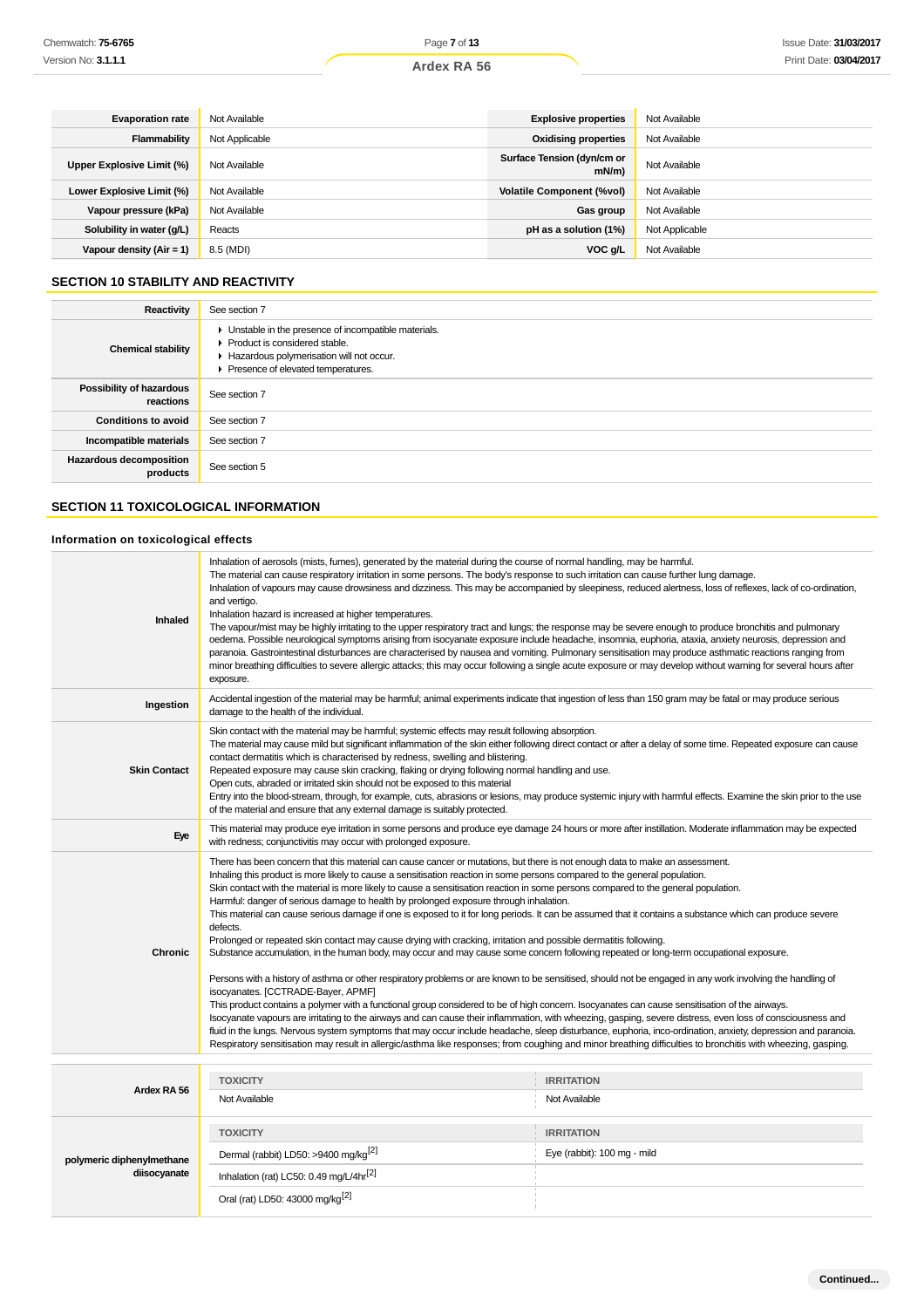**DIISOCYANATE (MDI)**

|                                                                                                                              | <b>TOXICITY</b>                                                                                                                                                                                                                                                                                                                                                                                                                                                                                                                                                                                                                                                                                                                                                                                                                               | <b>IRRITATION</b>                                                                                                                                                                                                                                                                                                              |  |
|------------------------------------------------------------------------------------------------------------------------------|-----------------------------------------------------------------------------------------------------------------------------------------------------------------------------------------------------------------------------------------------------------------------------------------------------------------------------------------------------------------------------------------------------------------------------------------------------------------------------------------------------------------------------------------------------------------------------------------------------------------------------------------------------------------------------------------------------------------------------------------------------------------------------------------------------------------------------------------------|--------------------------------------------------------------------------------------------------------------------------------------------------------------------------------------------------------------------------------------------------------------------------------------------------------------------------------|--|
| 4,4'-diphenylmethane<br>diisocyanate (MDI)                                                                                   | Dermal (rabbit) LD50: >6200 mg/kg <sup>[2]</sup>                                                                                                                                                                                                                                                                                                                                                                                                                                                                                                                                                                                                                                                                                                                                                                                              | Dermal Sensitiser *                                                                                                                                                                                                                                                                                                            |  |
|                                                                                                                              | Inhalation (rat) LC50: 0.49 mg/l/4hr <sup>[1]</sup>                                                                                                                                                                                                                                                                                                                                                                                                                                                                                                                                                                                                                                                                                                                                                                                           | Skin (rabbit): 500 mg /24 hours                                                                                                                                                                                                                                                                                                |  |
|                                                                                                                              | Oral (rat) LD50: >2000 mg/kg <sup>[1]</sup>                                                                                                                                                                                                                                                                                                                                                                                                                                                                                                                                                                                                                                                                                                                                                                                                   |                                                                                                                                                                                                                                                                                                                                |  |
|                                                                                                                              | <b>TOXICITY</b>                                                                                                                                                                                                                                                                                                                                                                                                                                                                                                                                                                                                                                                                                                                                                                                                                               | <b>IRRITATION</b>                                                                                                                                                                                                                                                                                                              |  |
| 2,2,4-trimethyl-                                                                                                             | Dermal (rabbit) LD50: >2000 mg/kg <sup>[1]</sup>                                                                                                                                                                                                                                                                                                                                                                                                                                                                                                                                                                                                                                                                                                                                                                                              | Eye (rabbit): very slight**                                                                                                                                                                                                                                                                                                    |  |
| 1,3-pentanediol<br>diisobutyrate                                                                                             | Inhalation (rat) LC50: >5.3 mg/l/6h*** <sup>[2]</sup>                                                                                                                                                                                                                                                                                                                                                                                                                                                                                                                                                                                                                                                                                                                                                                                         | Skin (guinea pig): 5000mg/kg-mild                                                                                                                                                                                                                                                                                              |  |
|                                                                                                                              | Oral (rat) LD50: >2000 mg/kg <sup>[1]</sup>                                                                                                                                                                                                                                                                                                                                                                                                                                                                                                                                                                                                                                                                                                                                                                                                   |                                                                                                                                                                                                                                                                                                                                |  |
|                                                                                                                              | <b>TOXICITY</b>                                                                                                                                                                                                                                                                                                                                                                                                                                                                                                                                                                                                                                                                                                                                                                                                                               | <b>IRRITATION</b>                                                                                                                                                                                                                                                                                                              |  |
| 2,2,4-trimethyl-                                                                                                             | Dermal (rabbit) LD50: >2000 mg/kg <sup>[1]</sup>                                                                                                                                                                                                                                                                                                                                                                                                                                                                                                                                                                                                                                                                                                                                                                                              | Eye (rabbit): very slight**                                                                                                                                                                                                                                                                                                    |  |
| 1,3-pentanediol<br>diisobutyrate                                                                                             | Inhalation (rat) LC50: >5.3 mg/l/6h*** <sup>[2]</sup>                                                                                                                                                                                                                                                                                                                                                                                                                                                                                                                                                                                                                                                                                                                                                                                         | Skin (guinea pig): 5000mg/kg-mild                                                                                                                                                                                                                                                                                              |  |
|                                                                                                                              | Oral (rat) LD50: >2000 mg/kg <sup>[1]</sup>                                                                                                                                                                                                                                                                                                                                                                                                                                                                                                                                                                                                                                                                                                                                                                                                   |                                                                                                                                                                                                                                                                                                                                |  |
|                                                                                                                              | <b>TOXICITY</b>                                                                                                                                                                                                                                                                                                                                                                                                                                                                                                                                                                                                                                                                                                                                                                                                                               | <b>IRRITATION</b>                                                                                                                                                                                                                                                                                                              |  |
| sucrose, propoxylated                                                                                                        | Dermal (rabbit) LD50: >5000 mg/kg <sup>[1]</sup>                                                                                                                                                                                                                                                                                                                                                                                                                                                                                                                                                                                                                                                                                                                                                                                              | Not Available                                                                                                                                                                                                                                                                                                                  |  |
|                                                                                                                              | Oral (rat) LD50: >2000 mg/kg <sup>[1]</sup>                                                                                                                                                                                                                                                                                                                                                                                                                                                                                                                                                                                                                                                                                                                                                                                                   |                                                                                                                                                                                                                                                                                                                                |  |
|                                                                                                                              | <b>TOXICITY</b>                                                                                                                                                                                                                                                                                                                                                                                                                                                                                                                                                                                                                                                                                                                                                                                                                               | <b>IRRITATION</b>                                                                                                                                                                                                                                                                                                              |  |
|                                                                                                                              | dermal (rat) LD50: >2000 mg/kg <sup>[1]</sup>                                                                                                                                                                                                                                                                                                                                                                                                                                                                                                                                                                                                                                                                                                                                                                                                 | Eye: non-irritant *                                                                                                                                                                                                                                                                                                            |  |
| polypropylene glycol glyceryl<br>ether                                                                                       | Inhalation (rat) LC50: >200 mg/L/h *[2]                                                                                                                                                                                                                                                                                                                                                                                                                                                                                                                                                                                                                                                                                                                                                                                                       | Skin (rabbit): 500 mg (open)-mild                                                                                                                                                                                                                                                                                              |  |
|                                                                                                                              | Oral (rat) LD50: >64640 mg/kg <sup>[2]</sup>                                                                                                                                                                                                                                                                                                                                                                                                                                                                                                                                                                                                                                                                                                                                                                                                  |                                                                                                                                                                                                                                                                                                                                |  |
| Legend:                                                                                                                      | extracted from RTECS - Register of Toxic Effect of chemical Substances                                                                                                                                                                                                                                                                                                                                                                                                                                                                                                                                                                                                                                                                                                                                                                        | 1. Value obtained from Europe ECHA Registered Substances - Acute toxicity 2.* Value obtained from manufacturer's SDS. Unless otherwise specified data                                                                                                                                                                          |  |
| <b>POLYMERIC</b><br><b>DIPHENYLMETHANE</b><br><b>DIISOCYANATE</b>                                                            | product                                                                                                                                                                                                                                                                                                                                                                                                                                                                                                                                                                                                                                                                                                                                                                                                                                       |                                                                                                                                                                                                                                                                                                                                |  |
| 4,4'-DIPHENYLMETHANE<br><b>DIISOCYANATE (MDI)</b>                                                                            | Inhalation (human) TCLo: 0.13 ppm/30 mins Eye (rabbit): 0.10 mg moderate                                                                                                                                                                                                                                                                                                                                                                                                                                                                                                                                                                                                                                                                                                                                                                      |                                                                                                                                                                                                                                                                                                                                |  |
| <b>SUCROSE,</b><br><b>PROPOXYLATED</b>                                                                                       | No significant acute toxicological data identified in literature search.                                                                                                                                                                                                                                                                                                                                                                                                                                                                                                                                                                                                                                                                                                                                                                      |                                                                                                                                                                                                                                                                                                                                |  |
| POLYPROPYLENE GLYCOL<br><b>GLYCERYL ETHER</b>                                                                                | Data for Niax Polyol L-56 Data for Niax Polyol LG-168 * BASF Multranol 9175 SDS                                                                                                                                                                                                                                                                                                                                                                                                                                                                                                                                                                                                                                                                                                                                                               |                                                                                                                                                                                                                                                                                                                                |  |
| <b>POLYMERIC</b><br><b>DIPHENYLMETHANE</b><br><b>DIISOCYANATE &amp;</b><br>4,4'-DIPHENYLMETHANE<br><b>DIISOCYANATE (MDI)</b> | The following information refers to contact allergens as a group and may not be specific to this product.<br>Contact allergies quickly manifest themselves as contact eczema, more rarely as urticaria or Quincke's oedema. The pathogenesis of contact eczema involves<br>a cell-mediated (T lymphocytes) immune reaction of the delayed type. Other allergic skin reactions, e.g. contact urticaria, involve antibody-mediated immune<br>reactions.                                                                                                                                                                                                                                                                                                                                                                                         |                                                                                                                                                                                                                                                                                                                                |  |
| <b>POLYMERIC</b><br><b>DIPHENYLMETHANE</b><br><b>DIISOCYANATE &amp;</b><br>4,4'-DIPHENYLMETHANE<br><b>DIISOCYANATE (MDI)</b> | Asthma-like symptoms may continue for months or even years after exposure to the material ceases. This may be due to a non-allergenic condition known as<br>reactive airways dysfunction syndrome (RADS) which can occur following exposure to high levels of highly irritating compound. Key criteria for the diagnosis<br>of RADS include the absence of preceding respiratory disease, in a non-atopic individual, with abrupt onset of persistent asthma-like symptoms within minutes<br>to hours of a documented exposure to the irritant. A reversible airflow pattern, on spirometry, with the presence of moderate to severe bronchial hyperreactivity<br>on methacholine challenge testing and the lack of minimal lymphocytic inflammation, without eosinophilia, have also been included in the criteria for diagnosis<br>of RADS. |                                                                                                                                                                                                                                                                                                                                |  |
| <b>POLYMERIC</b><br><b>DIPHENYLMETHANE</b><br><b>DIISOCYANATE &amp;</b><br>4,4'-DIPHENYLMETHANE<br><b>DIISOCYANATE (MDI)</b> | irritants may aggravate symptoms. Allergy causing activity is due to interactions with proteins.                                                                                                                                                                                                                                                                                                                                                                                                                                                                                                                                                                                                                                                                                                                                              | Allergic reactions involving the respiratory tract are usually due to interactions between IgE antibodies and allergens and occur rapidly. Allergic potential of the<br>allergen and period of exposure often determine the severity of symptoms. Some people may be genetically more prone than others, and exposure to other |  |
| <b>POLYMERIC</b><br><b>DIPHENYLMETHANE</b><br><b>DIISOCYANATE &amp;</b><br>4,4'-DIPHENYLMETHANE<br><b>DIISOCYANATE (MDI)</b> | Attention should be paid to atopic diathesis, characterised by increased susceptibility to nasal inflammation, asthma and eczema.                                                                                                                                                                                                                                                                                                                                                                                                                                                                                                                                                                                                                                                                                                             |                                                                                                                                                                                                                                                                                                                                |  |
| <b>POLYMERIC</b><br><b>DIPHENYLMETHANE</b><br><b>DIISOCYANATE &amp;</b><br>4,4'-DIPHENYLMETHANE<br><b>DIISOCYANATE (MDI)</b> |                                                                                                                                                                                                                                                                                                                                                                                                                                                                                                                                                                                                                                                                                                                                                                                                                                               | Exogenous allergic alveolitis is induced essentially by allergen specific immune-complexes of the IgG type; cell-mediated reactions (T lymphocytes) may be<br>involved. Such allergy is of the delayed type with onset up to four hours following exposure.                                                                    |  |
| <b>POLYMERIC</b><br><b>DIPHENYLMETHANE</b><br><b>DIISOCYANATE &amp;</b><br>4,4'-DIPHENYLMETHANE                              |                                                                                                                                                                                                                                                                                                                                                                                                                                                                                                                                                                                                                                                                                                                                                                                                                                               | Isocyanate vapours are irritating to the airways and can cause their inflammation, with wheezing, gasping, severe distress, even loss of consciousness and<br>fluid in the lungs. Nervous system symptoms that may occur include headache, sleep disturbance, euphoria, inco-ordination, anxiety, depression and paranoia.     |  |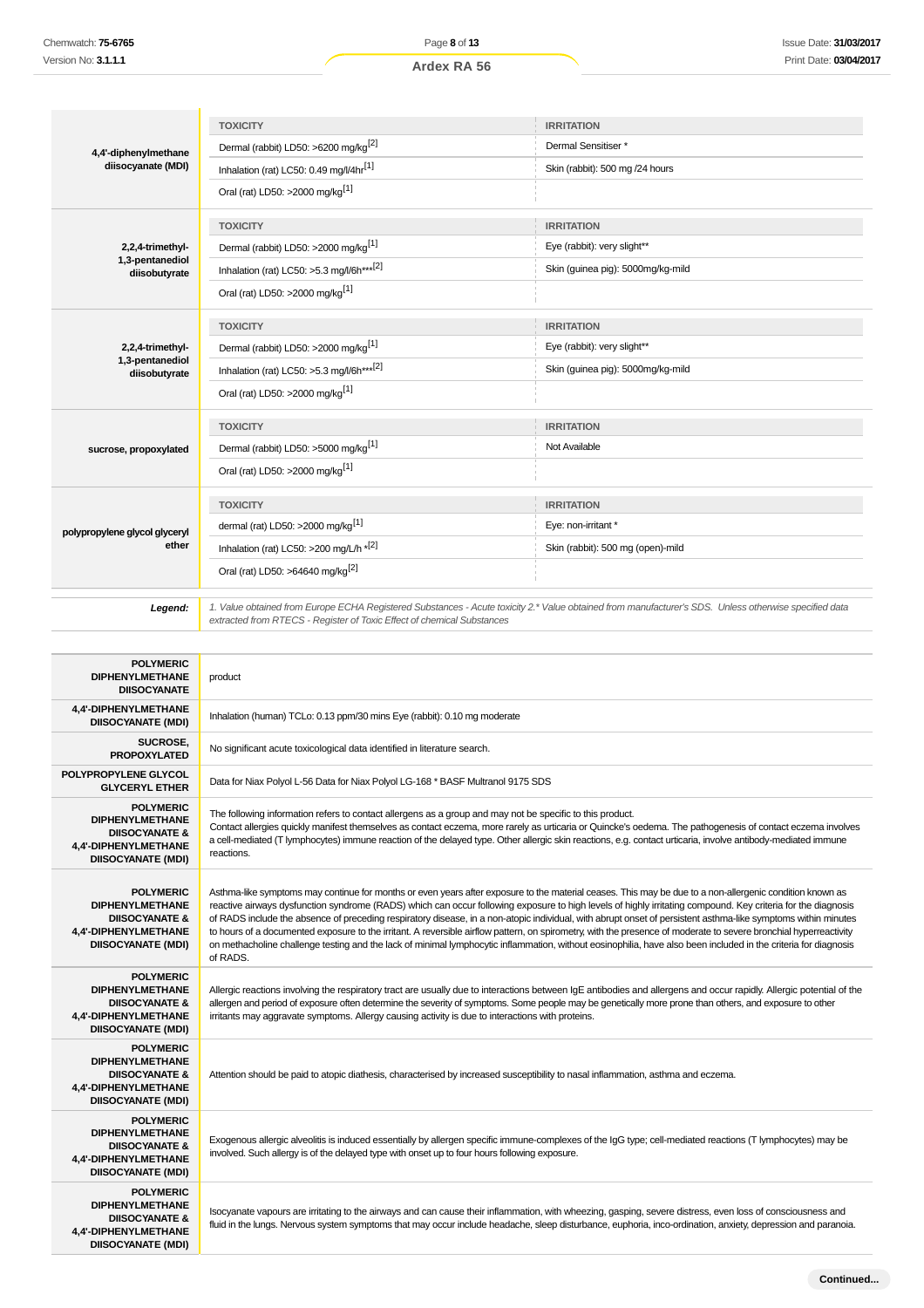| <b>POLYMERIC</b><br><b>DIPHENYLMETHANE</b>                                                                                   |                                                                                                                                                                                                                                                                                                                                                                                                         |                                 |                                                                                                                                                           |
|------------------------------------------------------------------------------------------------------------------------------|---------------------------------------------------------------------------------------------------------------------------------------------------------------------------------------------------------------------------------------------------------------------------------------------------------------------------------------------------------------------------------------------------------|---------------------------------|-----------------------------------------------------------------------------------------------------------------------------------------------------------|
| <b>DIISOCYANATE &amp;</b><br>4,4'-DIPHENYLMETHANE<br><b>DIISOCYANATE (MDI)</b>                                               | The material may produce moderate eye irritation leading to inflammation. Repeated or prolonged exposure to irritants may produce conjunctivitis.                                                                                                                                                                                                                                                       |                                 |                                                                                                                                                           |
| <b>POLYMERIC</b><br><b>DIPHENYLMETHANE</b><br><b>DIISOCYANATE &amp;</b><br>4,4'-DIPHENYLMETHANE<br><b>DIISOCYANATE (MDI)</b> | Aromatic and aliphatic diisocyanates may cause airway toxicity and skin sensitization. Monomers and prepolymers exhibit similar respiratory effect. Of the<br>several members of diisocyanates tested on experimental animals by inhalation and oral exposure, some caused cancer while others produced a harmless<br>outcome. This group of compounds has therefore been classified as cancer-causing. |                                 |                                                                                                                                                           |
| <b>POLYMERIC</b><br><b>DIPHENYLMETHANE</b><br><b>DIISOCYANATE &amp;</b><br>4,4'-DIPHENYLMETHANE<br><b>DIISOCYANATE (MDI)</b> | The substance is classified by IARC as Group 3:<br>NOT classifiable as to its carcinogenicity to humans.<br>Evidence of carcinogenicity may be inadequate or limited in animal testing.                                                                                                                                                                                                                 |                                 |                                                                                                                                                           |
| 2,2,4-TRIMETHYL-<br>1,3-PENTANEDIOL<br><b>DIISOBUTYRATE &amp;</b><br>POLYPROPYLENE GLYCOL<br><b>GLYCERYL ETHER</b>           | The material may cause skin irritation after prolonged or repeated exposure and may produce on contact skin redness, swelling, the production of vesicles,<br>scaling and thickening of the skin.                                                                                                                                                                                                       |                                 |                                                                                                                                                           |
| 2,2,4-TRIMETHYL-<br>1,3-PENTANEDIOL<br><b>DIISOBUTYRATE</b>                                                                  | For 2,2,4-trimethyl-1,3-pentanediol diisobutyrate (TXIB)<br>Laboratory testing showed that TXIB does not cause genetic toxicity. It may damage the kidneys of developing animals but only at levels that also affect the adult.                                                                                                                                                                         |                                 |                                                                                                                                                           |
| 2,2,4-TRIMETHYL-<br><b>1,3-PENTANEDIOL</b><br><b>DIISOBUTYRATE</b>                                                           | NOAEL oral (rat), 103 days = $1\%$ in diet ***                                                                                                                                                                                                                                                                                                                                                          |                                 |                                                                                                                                                           |
| 2,2,4-TRIMETHYL-<br>1,3-PENTANEDIOL<br><b>DIISOBUTYRATE</b>                                                                  | NOEL oral (dog), 90 days = $1\%$ in diet ***                                                                                                                                                                                                                                                                                                                                                            |                                 |                                                                                                                                                           |
| 2,2,4-TRIMETHYL-<br>1,3-PENTANEDIOL<br><b>DIISOBUTYRATE</b>                                                                  | Mutagenicity/Genotoxicity Data: ***                                                                                                                                                                                                                                                                                                                                                                     |                                 |                                                                                                                                                           |
| 2,2,4-TRIMETHYL-<br><b>1,3-PENTANEDIOL</b><br><b>DIISOBUTYRATE</b>                                                           | Chromosomal aberration assay: Negative (+/- activation)                                                                                                                                                                                                                                                                                                                                                 |                                 |                                                                                                                                                           |
| 2,2,4-TRIMETHYL-<br>1,3-PENTANEDIOL<br><b>DIISOBUTYRATE</b>                                                                  | CHO/HGPRT assay: Negative (+/- activation)                                                                                                                                                                                                                                                                                                                                                              |                                 |                                                                                                                                                           |
| 2,2,4-TRIMETHYL-<br><b>1,3-PENTANEDIOL</b><br><b>DIISOBUTYRATE</b>                                                           | Salmonella-E.coli reverse mutation assay (Ames test): Negative (+/- activation)                                                                                                                                                                                                                                                                                                                         |                                 |                                                                                                                                                           |
| 2,2,4-TRIMETHYL-<br>1,3-PENTANEDIOL<br><b>DIISOBUTYRATE</b>                                                                  | *,**,*** Various suppliers MSDS                                                                                                                                                                                                                                                                                                                                                                         |                                 |                                                                                                                                                           |
| <b>Acute Toxicity</b>                                                                                                        | ✔                                                                                                                                                                                                                                                                                                                                                                                                       | Carcinogenicity                 | ✔                                                                                                                                                         |
| <b>Skin Irritation/Corrosion</b>                                                                                             | ✔                                                                                                                                                                                                                                                                                                                                                                                                       | Reproductivity                  | $\circ$                                                                                                                                                   |
| <b>Serious Eye</b><br>Damage/Irritation                                                                                      | ✔                                                                                                                                                                                                                                                                                                                                                                                                       | <b>STOT - Single Exposure</b>   | ✔                                                                                                                                                         |
| <b>Respiratory or Skin</b><br>sensitisation                                                                                  | ✔                                                                                                                                                                                                                                                                                                                                                                                                       | <b>STOT - Repeated Exposure</b> | ✔                                                                                                                                                         |
| Mutagenicity                                                                                                                 | $\circledcirc$                                                                                                                                                                                                                                                                                                                                                                                          | <b>Aspiration Hazard</b>        | $\odot$                                                                                                                                                   |
|                                                                                                                              |                                                                                                                                                                                                                                                                                                                                                                                                         | Legend:                         | $\blacktriangleright$ - Data available but does not fill the criteria for classification<br>$\blacktriangleright$ - Data available to make classification |

– Data Not Available to make classification

# **SECTION 12 ECOLOGICAL INFORMATION**

### **Toxicity**

| Ingredient                                           | Endpoint    | <b>Test Duration (hr)</b> | <b>Species</b>                | Value         | Source         |
|------------------------------------------------------|-------------|---------------------------|-------------------------------|---------------|----------------|
| 4,4'-diphenylmethane<br>diisocyanate (MDI)           | <b>LC50</b> | 96                        | Fish                          | $>0.500$ ma/L | 6              |
| 2,2,4-trimethyl-<br>1,3-pentanediol<br>diisobutyrate | <b>LC50</b> | 96                        | Fish                          | 1.203mg/L     | 3              |
| 2,2,4-trimethyl-<br>1,3-pentanediol<br>diisobutyrate | EC50        | 48                        | Crustacea                     | $>1.46$ mg/L  | 1              |
| 2,2,4-trimethyl-<br>1,3-pentanediol<br>diisobutyrate | EC50        | 96                        | Algae or other aquatic plants | $0.107$ mg/L  | 3              |
| 2,2,4-trimethyl-<br>1,3-pentanediol<br>diisobutyrate | EC50        | 504                       | Crustacea                     | $>=1.3$ mg/L  | $\overline{2}$ |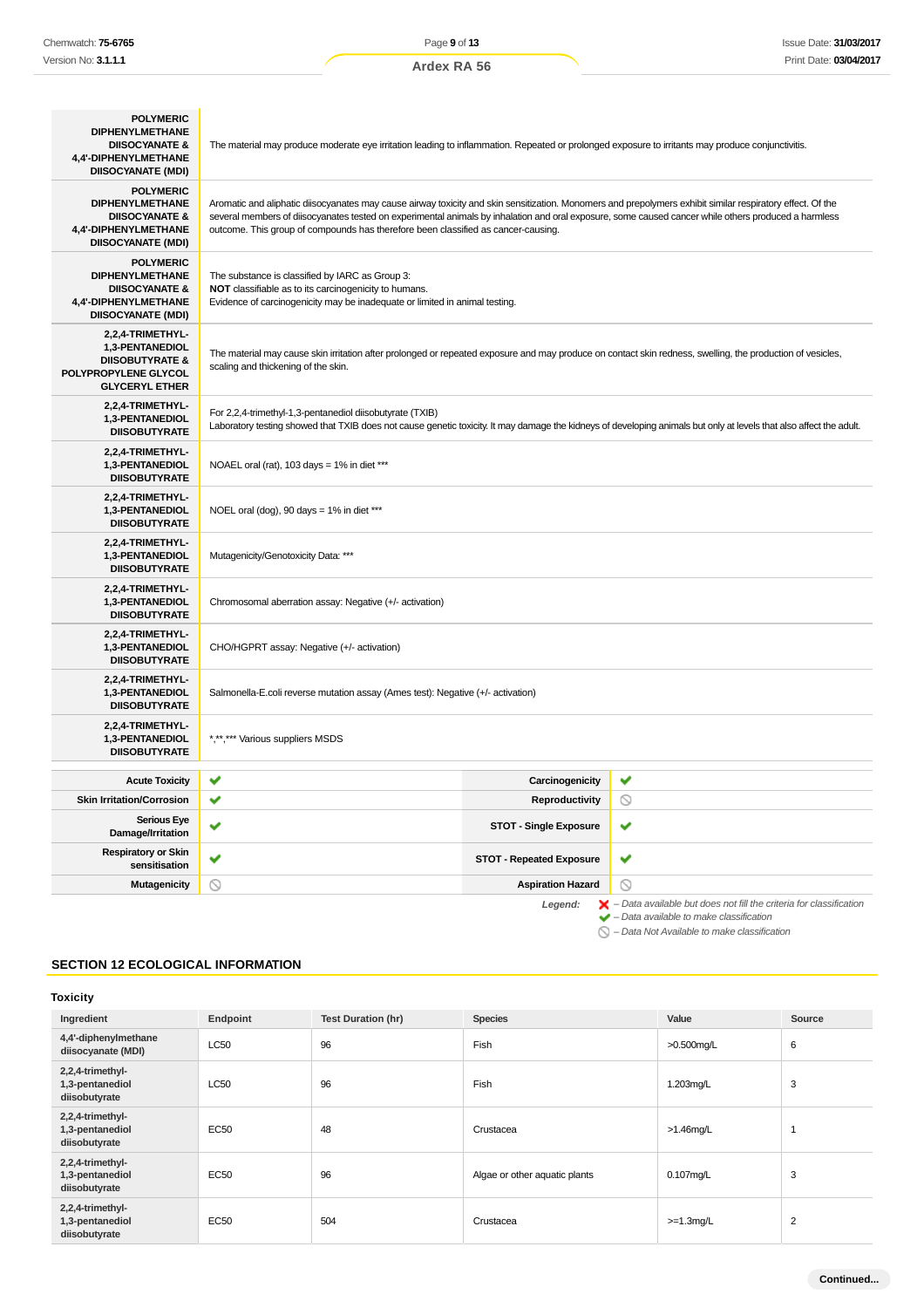| 2,2,4-trimethyl-<br>1,3-pentanediol<br>diisobutyrate | <b>NOEC</b>                                                                                                                                                                                                                                                                                                                                                                                     | 504 | Crustacea                     | 0.7 <sub>mq/L</sub> | 2 |
|------------------------------------------------------|-------------------------------------------------------------------------------------------------------------------------------------------------------------------------------------------------------------------------------------------------------------------------------------------------------------------------------------------------------------------------------------------------|-----|-------------------------------|---------------------|---|
| 2,2,4-trimethyl-<br>1,3-pentanediol<br>diisobutyrate | <b>LC50</b>                                                                                                                                                                                                                                                                                                                                                                                     | 96  | Fish                          | 1.203mg/L           | 3 |
| 2,2,4-trimethyl-<br>1,3-pentanediol<br>diisobutyrate | EC50                                                                                                                                                                                                                                                                                                                                                                                            | 48  | Crustacea                     | $>1.46$ mg/L        |   |
| 2,2,4-trimethyl-<br>1,3-pentanediol<br>diisobutyrate | EC50                                                                                                                                                                                                                                                                                                                                                                                            | 96  | Algae or other aquatic plants | $0.107$ mg/L        | 3 |
| 2,2,4-trimethyl-<br>1,3-pentanediol<br>diisobutyrate | EC50                                                                                                                                                                                                                                                                                                                                                                                            | 504 | Crustacea                     | $>=1.3$ mg/L        | 2 |
| 2,2,4-trimethyl-<br>1,3-pentanediol<br>diisobutyrate | <b>NOEC</b>                                                                                                                                                                                                                                                                                                                                                                                     | 504 | Crustacea                     | 0.7 <sub>mq/L</sub> | 2 |
| Legend:                                              | Extracted from 1. IUCLID Toxicity Data 2. Europe ECHA Registered Substances - Ecotoxicological Information - Aquatic Toxicity 3. EPIWIN Suite V3.12<br>(QSAR) - Aquatic Toxicity Data (Estimated) 4. US EPA, Ecotox database - Aquatic Toxicity Data 5. ECETOC Aquatic Hazard Assessment Data 6. NITE<br>(Japan) - Bioconcentration Data 7. METI (Japan) - Bioconcentration Data 8. Vendor Data |     |                               |                     |   |

### **DO NOT** discharge into sewer or waterways.

# **Persistence and degradability**

| Ingredient                                       | Persistence: Water/Soil    | Persistence: Air              |
|--------------------------------------------------|----------------------------|-------------------------------|
| 4,4'-diphenylmethane<br>diisocyanate (MDI)       | LOW (Half-life $= 1$ days) | LOW (Half-life $= 0.24$ days) |
| 2,2,4-trimethyl-1,3-pentanediol<br>diisobutyrate | <b>HIGH</b>                | <b>HIGH</b>                   |
| 2,2,4-trimethyl-1,3-pentanediol<br>diisobutyrate | <b>HIGH</b>                | <b>HIGH</b>                   |

# **Bioaccumulative potential**

| Ingredient                                       | <b>Bioaccumulation</b> |
|--------------------------------------------------|------------------------|
| 4,4'-diphenylmethane<br>diisocyanate (MDI)       | $LOW (BCF = 15)$       |
| 2,2,4-trimethyl-1,3-pentanediol<br>diisobutyrate | $LOW (BCF = 1)$        |
| 2,2,4-trimethyl-1,3-pentanediol<br>diisobutyrate | $LOW (BCF = 1)$        |
| polypropylene glycol glyceryl<br>ether           | $LOW (BCF = 7)$        |
|                                                  |                        |

## **Mobility in soil**

| Ingredient                                       | <b>Mobility</b>        |
|--------------------------------------------------|------------------------|
| 4,4'-diphenylmethane<br>diisocyanate (MDI)       | LOW ( $KOC = 376200$ ) |
| 2,2,4-trimethyl-1,3-pentanediol<br>diisobutyrate | LOW ( $KOC = 607.5$ )  |
| 2,2,4-trimethyl-1,3-pentanediol<br>diisobutyrate | LOW ( $KOC = 607.5$ )  |

# **SECTION 13 DISPOSAL CONSIDERATIONS**

| Waste treatment methods                |                                                                                                                                                                                                                                                                                                                                                                                                                                                                                                                                                                                                                                                                                                                                                                                                                                                                                                                                                                                                                                                                                                                                                                                                                                                                                                                        |
|----------------------------------------|------------------------------------------------------------------------------------------------------------------------------------------------------------------------------------------------------------------------------------------------------------------------------------------------------------------------------------------------------------------------------------------------------------------------------------------------------------------------------------------------------------------------------------------------------------------------------------------------------------------------------------------------------------------------------------------------------------------------------------------------------------------------------------------------------------------------------------------------------------------------------------------------------------------------------------------------------------------------------------------------------------------------------------------------------------------------------------------------------------------------------------------------------------------------------------------------------------------------------------------------------------------------------------------------------------------------|
| <b>Product / Packaging</b><br>disposal | Containers may still present a chemical hazard/ danger when empty.<br>Return to supplier for reuse/ recycling if possible.<br>Otherwise:<br>If container can not be cleaned sufficiently well to ensure that residuals do not remain or if the container cannot be used to store the same product, then<br>puncture containers, to prevent re-use, and bury at an authorised landfill.<br>• Where possible retain label warnings and SDS and observe all notices pertaining to the product.<br>Legislation addressing waste disposal requirements may differ by country, state and/ or territory. Each user must refer to laws operating in their area. In some<br>areas, certain wastes must be tracked.<br>A Hierarchy of Controls seems to be common - the user should investigate:<br>Reduction<br>$\triangleright$ Reuse<br>$\triangleright$ Recycling<br>• Disposal (if all else fails)<br>This material may be recycled if unused, or if it has not been contaminated so as to make it unsuitable for its intended use.<br>DO NOT allow wash water from cleaning or process equipment to enter drains.<br>If the may be necessary to collect all wash water for treatment before disposal.<br>In all cases disposal to sewer may be subject to local laws and regulations and these should be considered first. |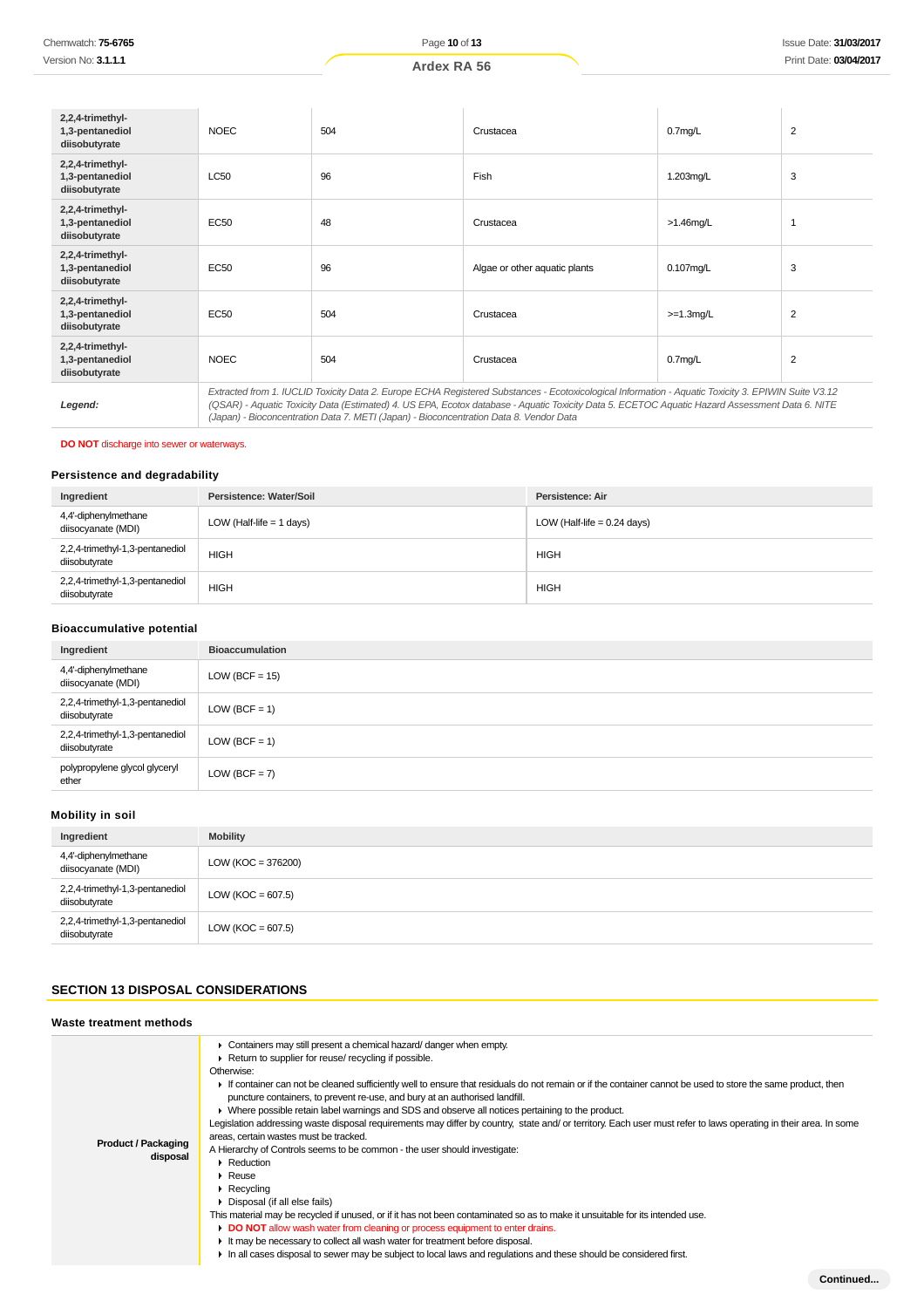**Ardex RA 56**

|                                          | • Where in doubt contact the responsible authority.<br>DO NOT recycle spilled material.                                                                                                            |
|------------------------------------------|----------------------------------------------------------------------------------------------------------------------------------------------------------------------------------------------------|
|                                          | Consult State Land Waste Management Authority for disposal.                                                                                                                                        |
|                                          | ▶ Neutralise spill material carefully and decontaminate empty containers and spill residues with 10% ammonia solution plus detergent or a proprietary<br>decontaminant prior to disposal.          |
|                                          | DO NOT seal or stopper drums being decontaminated as CO2 gas is generated and may pressurise containers.                                                                                           |
| <b>SECTION 14 TRANSPORT INFORMATION</b>  | Ensure that the disposal of material is carried out in accordance with Hazardous Substances (Disposal) Regulations 2001.                                                                           |
| <b>Labels Required</b>                   |                                                                                                                                                                                                    |
| <b>Marine Pollutant</b>                  | NO.                                                                                                                                                                                                |
| <b>HAZCHEM</b>                           | Not Applicable                                                                                                                                                                                     |
|                                          | Land transport (UN): NOT REGULATED FOR TRANSPORT OF DANGEROUS GOODS                                                                                                                                |
|                                          | Air transport (ICAO-IATA / DGR): NOT REGULATED FOR TRANSPORT OF DANGEROUS GOODS                                                                                                                    |
|                                          | Sea transport (IMDG-Code / GGVSee): NOT REGULATED FOR TRANSPORT OF DANGEROUS GOODS                                                                                                                 |
| Not Applicable                           | Transport in bulk according to Annex II of MARPOL and the IBC code                                                                                                                                 |
|                                          |                                                                                                                                                                                                    |
| <b>SECTION 15 REGULATORY INFORMATION</b> |                                                                                                                                                                                                    |
|                                          | Safety, health and environmental regulations / legislation specific for the substance or mixture<br>This substance is to be managed using the conditions specified in an applicable Group Standard |

| <b>HSR Number</b> | <b>Group Standard</b>                                                                                                               |
|-------------------|-------------------------------------------------------------------------------------------------------------------------------------|
| HSR002531         | Cleaning Products (Toxic [6.7]) Group Standard 2006                                                                                 |
| HSR002596         | Laboratory Chemicals and Reagent Kits Group Standard 2006                                                                           |
| <b>HSR002607</b>  | Lubricants (Toxic [6.7]) Group Standard 2006                                                                                        |
| HSR002586         | Fuel Additives (Toxic [6.7]) Group Standard 2006                                                                                    |
| HSR002520         | Aerosols (Toxic [6.7]) Group Standard 2006                                                                                          |
| HSR002521         | Animal Nutritional and Animal Care Products Group Standard 2006                                                                     |
| HSR002646         | Polymers (Toxic [6.7]) Group Standard 2006                                                                                          |
| HSR002647         | Reagent Kits Group Standard 2006                                                                                                    |
| HSR002616         | Metal Industry Products (Toxic [6.7]) Group Standard 2006                                                                           |
| HSR002625         | N.O.S. (Toxic [6.1, 6.7]) Group Standard 2006                                                                                       |
| HSR002639         | Photographic Chemicals (Toxic [6.7]) Group Standard 2006                                                                            |
| HSR002512         | Additives, Process Chemicals and Raw Materials (Toxic [6.7]) Group Standard 2006                                                    |
| HSR002560         | Dental Products (Toxic [6.7]) Group Standard 2006                                                                                   |
| HSR002568         | Embalming Products (Toxic [6.7]) Group Standard 2006                                                                                |
| HSR002679         | Surface Coatings and Colourants (Toxic [6.7]) Group Standard 2006                                                                   |
| HSR100425         | Pharmaceutical Active Ingredients Group Standard 2010                                                                               |
| HSR002601         | Leather and Textile Products (Toxic [6.7]) Group Standard 2006                                                                      |
| <b>HSR002687</b>  | Water Treatment Chemicals (Toxic [6.7]) Group Standard 2006                                                                         |
| HSR002648         | Refining Catalysts Group Standard 2006                                                                                              |
| HSR002551         | Corrosion Inhibitors (Toxic [6.7]) Group Standard 2006                                                                              |
| HSR002552         | Cosmetic Products Group Standard 2006                                                                                               |
| <b>HSR100757</b>  | Veterinary Medicine (Limited Pack Size, Finished Dose) Standard 2012                                                                |
| HSR100758         | Veterinary Medicines (Non-dispersive Closed System Application) Group Standard 2012                                                 |
| HSR100759         | Veterinary Medicines (Non-dispersive Open System Application) Group Standard 2012                                                   |
| HSR002655         | Solvents (Toxic [6.7]) Group Standard 2006                                                                                          |
|                   | POLYMERIC DIPHENYLMETHANE DIISOCYANATE(9016-87-9) IS FOUND ON THE FOLLOWING REGULATORY LISTS                                        |
| Chemicals         | New Zealand Hazardous Substances and New Organisms (HSNO) Act - Classification of<br>New Zealand Workplace Exposure Standards (WES) |
|                   | 4,4'-DIPHENYLMETHANE DIISOCYANATE (MDI)(101-68-8) IS FOUND ON THE FOLLOWING REGULATORY LISTS                                        |

New Zealand Hazardous Substances and New Organisms (HSNO) Act - Classification of New Zealand Workplace Exposure Standards (WES)

Chemicals

**2,2,4-TRIMETHYL-1,3-PENTANEDIOL DIISOBUTYRATE(6846-50-0) IS FOUND ON THE FOLLOWING REGULATORY LISTS** New Zealand Hazardous Substances and New Organisms (HSNO) Act - Classification of Chemicals

**2,2,4-TRIMETHYL-1,3-PENTANEDIOL DIISOBUTYRATE(6846-50-0) IS FOUND ON THE FOLLOWING REGULATORY LISTS**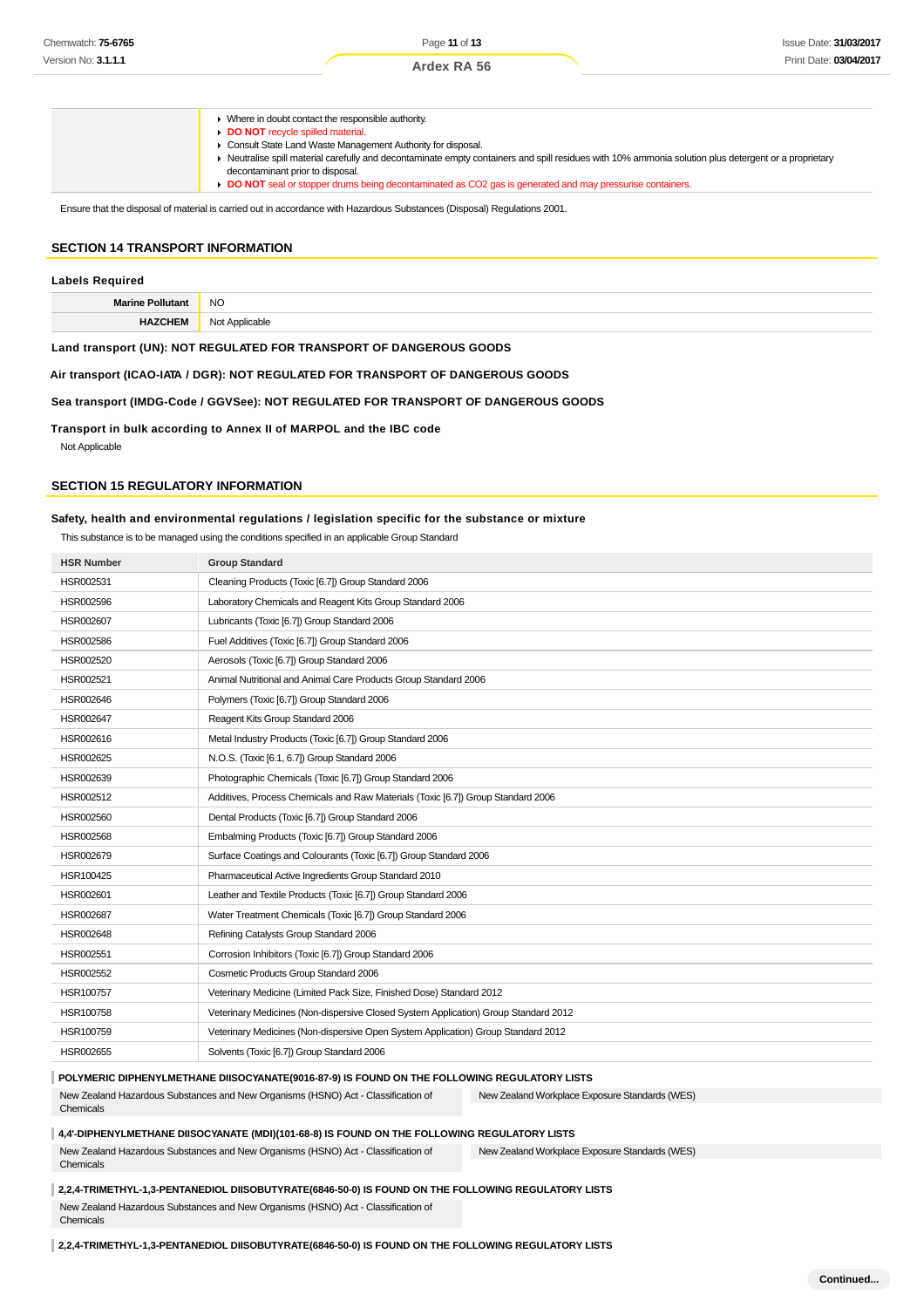New Zealand Hazardous Substances and New Organisms (HSNO) Act - Classification of Chemicals

### **SUCROSE, PROPOXYLATED(9049-71-2) IS FOUND ON THE FOLLOWING REGULATORY LISTS**

Not Applicable

### **POLYPROPYLENE GLYCOL GLYCERYL ETHER(25791-96-2) IS FOUND ON THE FOLLOWING REGULATORY LISTS**

New Zealand Hazardous Substances and New Organisms (HSNO) Act - Classification of Chemicals

#### **Location Test Certificate**

Subject to Regulation 55 of the Hazardous Substances (Classes 1 to 5 Controls) Regulations, a location test certificate is required when quantity greater than or equal to those indicated below are present.

| <b>Hazard Class</b> | Quantity beyond which controls apply for closed containers | Quantity beyond which controls apply when use occurring in open containers |
|---------------------|------------------------------------------------------------|----------------------------------------------------------------------------|
| Not Applicable      | Not Applicable                                             | Not Applicable                                                             |

### **Approved Handler**

Subject to Regulation 56 of the Hazardous Substances (Classes 1 to 5 Controls) Regulations and Regulation 9 of the Hazardous Substances (Classes 6, 8, and 9 Controls) Regulations, the substance must be under the personal control of an Approved Handler when present in a quantity greater than or equal to those indicated below.

| $B = 1$<br>.         |                                                  |
|----------------------|--------------------------------------------------|
| $N_{\rm tot}$<br>ישי | ahic<br>71. JIC<br><br>$\cdots$<br>$\sim$ $\sim$ |

Refer Group Standards for further information

#### **Tracking Requirements**

Not Applicable

| <b>National Inventory</b>               | <b>Status</b>                                                                                                                                                                                     |
|-----------------------------------------|---------------------------------------------------------------------------------------------------------------------------------------------------------------------------------------------------|
| Australia - AICS                        | Y                                                                                                                                                                                                 |
| Canada - DSL                            | Y                                                                                                                                                                                                 |
| Canada - NDSL                           | N (polypropylene glycol glyceryl ether; sucrose, propoxylated; 4,4'-diphenylmethane diisocyanate (MDI); 2,2,4-trimethyl-1,3-pentanediol diisobutyrate; polymeric<br>diphenylmethane diisocyanate) |
| China - IECSC                           | Y                                                                                                                                                                                                 |
| Europe - EINEC / ELINCS /<br><b>NLP</b> | N (polymeric diphenylmethane diisocyanate)                                                                                                                                                        |
| Japan - ENCS                            | Y                                                                                                                                                                                                 |
| Korea - KECI                            | Y                                                                                                                                                                                                 |
| New Zealand - NZIoC                     | Y                                                                                                                                                                                                 |
| Philippines - PICCS                     | Y                                                                                                                                                                                                 |
| USA - TSCA                              | Y                                                                                                                                                                                                 |
| Legend:                                 | $Y = All$ ingredients are on the inventory<br>$N = Not$ determined or one or more ingredients are not on the inventory and are not exempt from listing(see specific ingredients in brackets)      |

### **SECTION 16 OTHER INFORMATION**

### **Other information**

### **Ingredients with multiple cas numbers**

| Name                                       | <b>CAS No</b>                                             |
|--------------------------------------------|-----------------------------------------------------------|
| 4,4'-diphenylmethane<br>diisocyanate (MDI) | 101-68-8, 26447-40-5                                      |
| polypropylene glycol glyceryl<br>ether     | 25791-96-2, 9062-54-8, 37239-38-6, 51938-80-8, 68518-66-1 |

Classification of the preparation and its individual components has drawn on official and authoritative sources as well as independent review by the Chemwatch Classification committee using available literature references.

The SDS is a Hazard Communication tool and should be used to assist in the Risk Assessment. Many factors determine whether the reported Hazards are Risks in the workplace or other settings. Risks may be determined by reference to Exposures Scenarios. Scale of use, frequency of use and current or available engineering controls must be considered.

### **Definitions and abbreviations**

PC-TWA: Permissible Concentration-Time Weighted Average PC-STEL: Permissible Concentration-Short Term Exposure Limit IARC: International Agency for Research on Cancer ACGIH: American Conference of Governmental Industrial Hygienists STEL: Short Term Exposure Limit TEEL: Temporary Emergency Exposure Limit。 IDLH: Immediately Dangerous to Life or Health Concentrations OSF: Odour Safety Factor NOAEL :No Observed Adverse Effect Level LOAEL: Lowest Observed Adverse Effect Level TLV: Threshold Limit Value LOD: Limit Of Detection

OTV: Odour Threshold Value